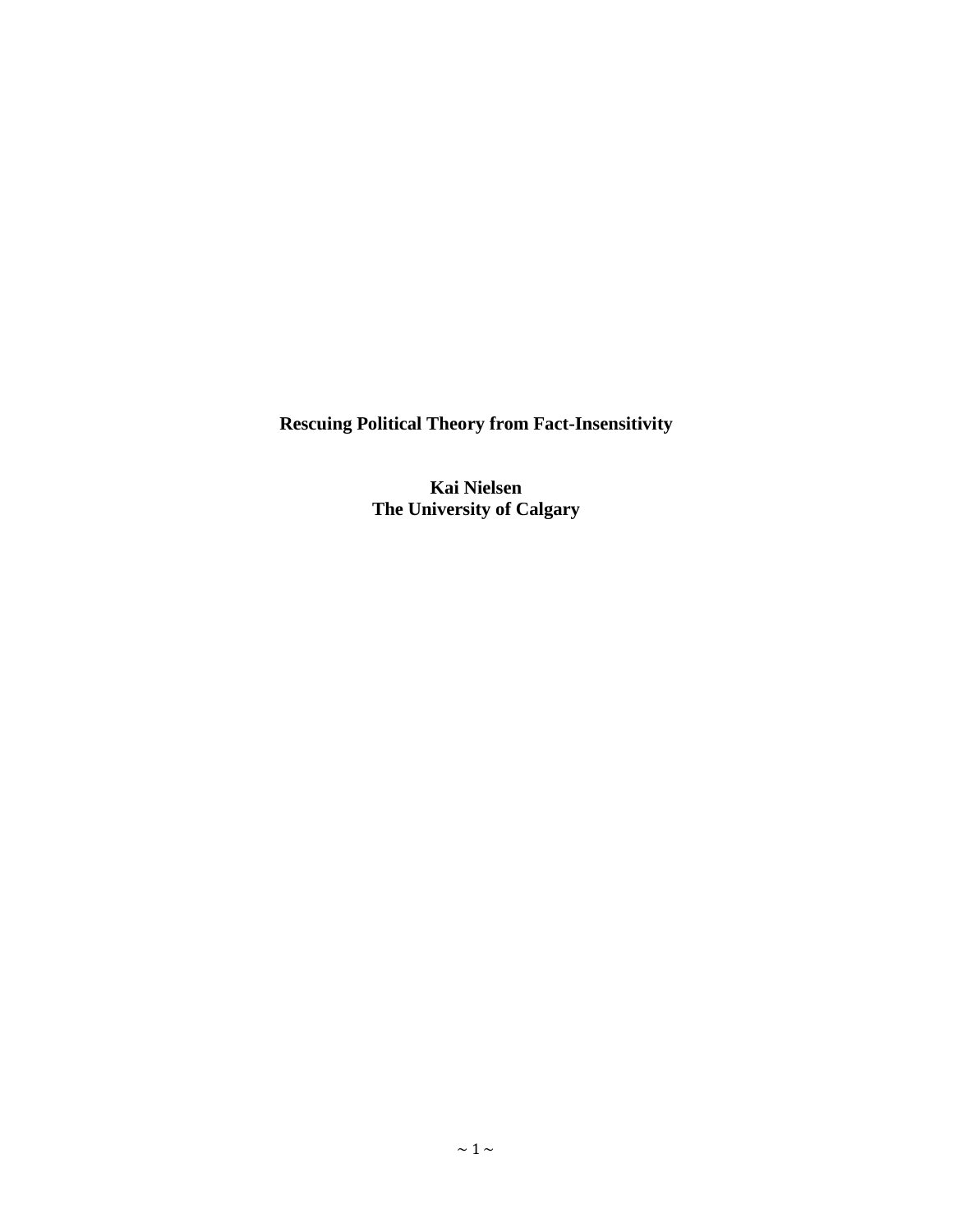# **Biographical Note**

Kai Nielsen (BA, University of North Carolina; PhD Duke University) is Professor Emeritus of Philosophy at the University of Calgary and Adjunct Professor of Philosophy at Concordia University (Montreal). He lives in Montreal, Quebec.

Books relevant to *Socialist Studies* either written or edited by Nielsen include: *Equality and Liberty: A Defense of Radical Egalitarianism* (Totowa, NJ: Rowman and Allenheld, 1985); *Marx and the Moral Point of View: Morality, Ideology and the Moral Point of View (Boulder,* CO: Westview Press, 1989); *On Transforming Philosophy* (Boulder, CO: Westview Press, 1995); *Globalization and Justice* (Amherst, NY: Humanity Books, 2003); *Marx and Morality*  (co-edited with Steven Patten, Calgary, AB: University of Calgary Press, 1989); *Science, Morality and Feminist Theory* (co-edited with Marsha Hanen, Calgary, AB: University of Calgary Press, 1989); and *Analyzing Marxism* (co-edited with R. X. Ware, Calgary, AB: University of Calgary Press, 1989). Also of interest: Michel Seymour and Matthias Fritsche, eds., *Reason and Emancipation: Essays on the Philosophy of Kai Nielsen* (Amherst, NY: Humanity Books, 2007); David Rondel and Alexander Sager, eds., *Pessimism of the Intellect and Optimism of the Will: Kai Nielsen's Selected Political Philosophy* (Calgary, AB: University of Calgary Press, 2012).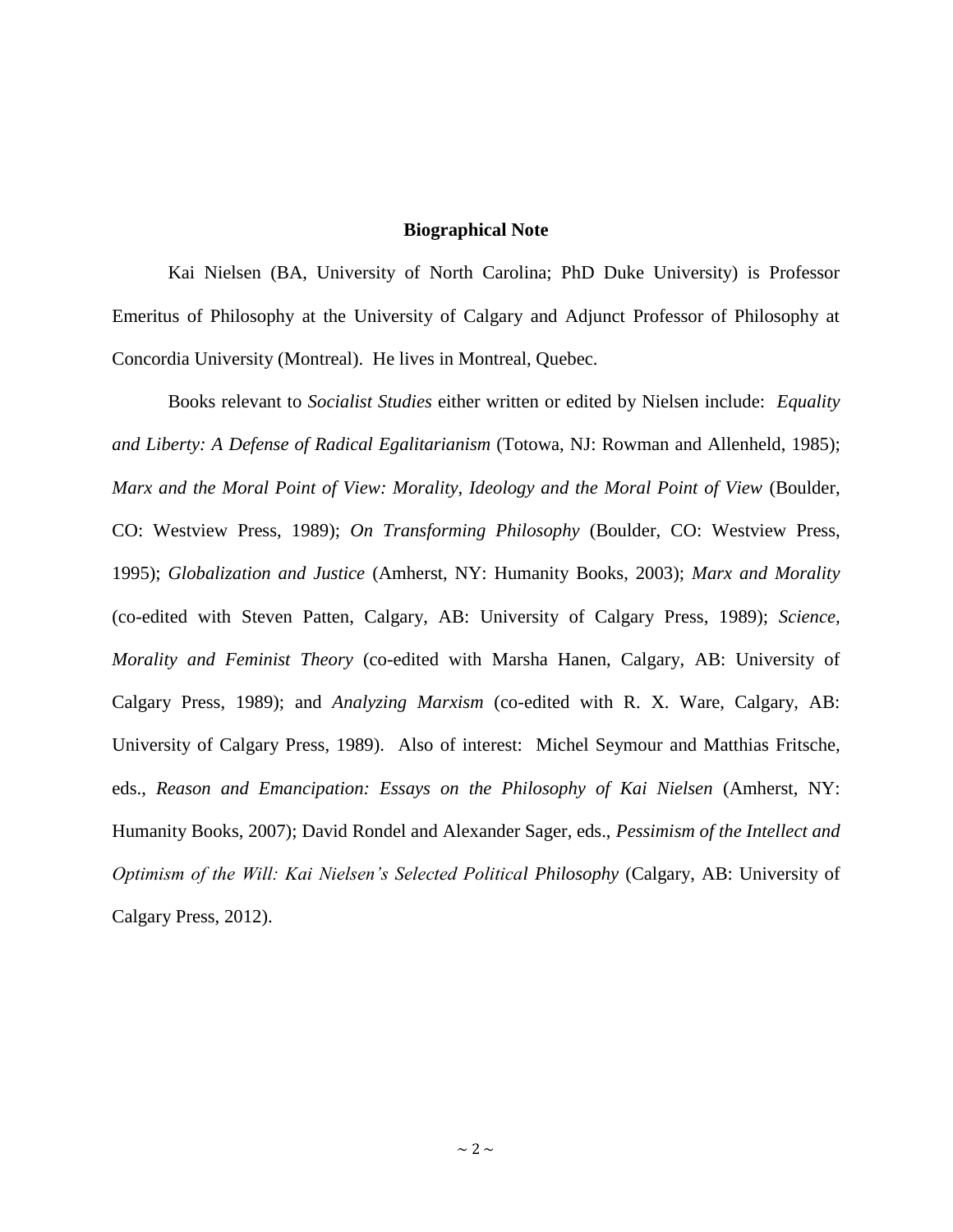# **Abstract**

G. A. Cohen, in his *Rescuing Justice and Equality*, argues that fundamental moral principles do not rest on factual grounds. I contest that and argue instead that all fundamental moral principles (indeed, all moral principles) are fact-sensitive. They are the most deeply embedded principles in an interdependent web of beliefs—beliefs which include factual beliefs. Indeed, all functioning moral beliefs, moral principles and moral practices are in such interdependent webs. There are no fundamental moral principles which are fact-insensitive. What is fundamental are the most deeply embedded moral principles in interdependent webs of belief and practice. If you will, forms of life.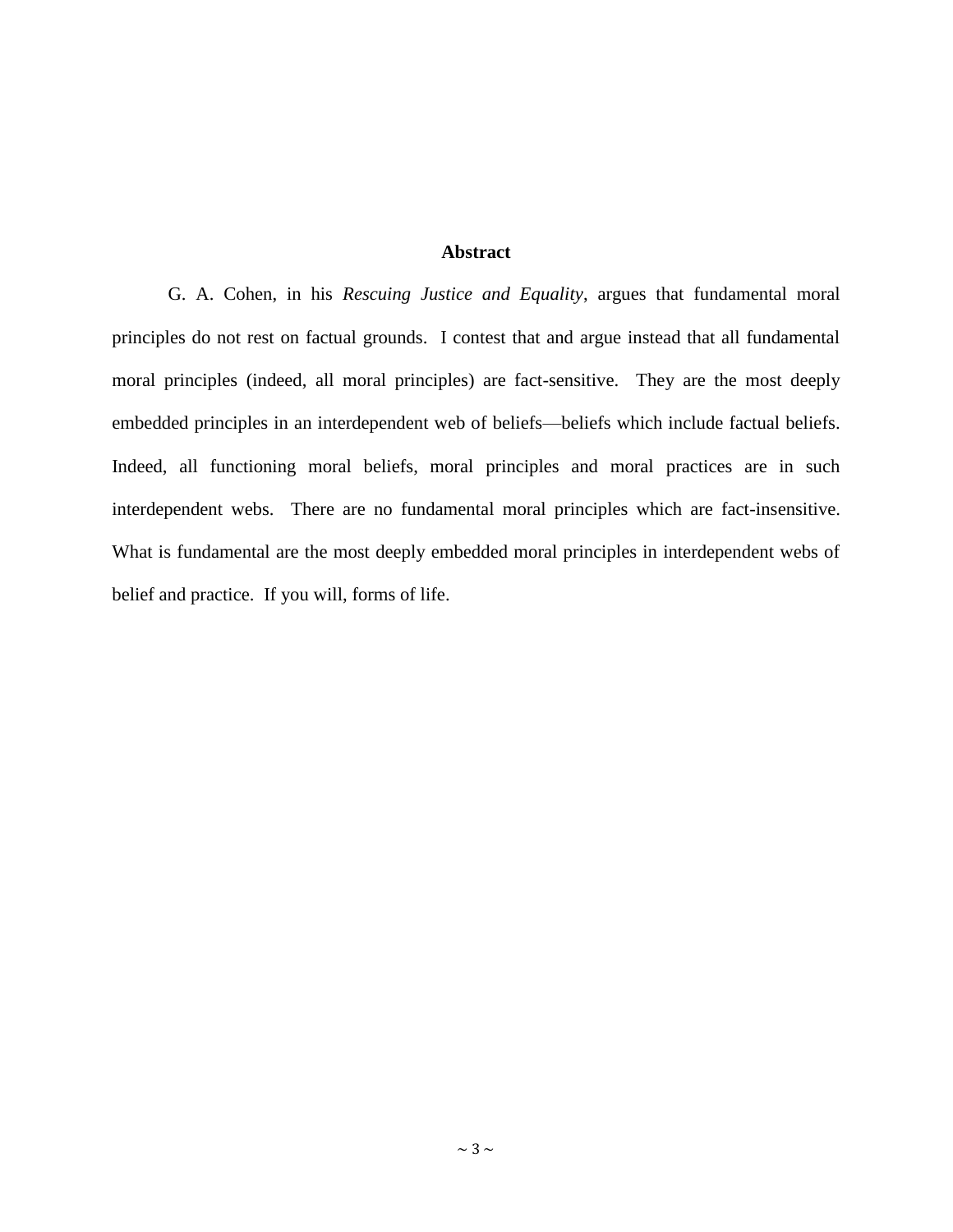# **Five Key Words**

- 1. Fact-insensitive principles
- 2. Reflective equilibrium
- 3. Fundamentalist
- 4. Anti-fundamentalist
- 5. Practices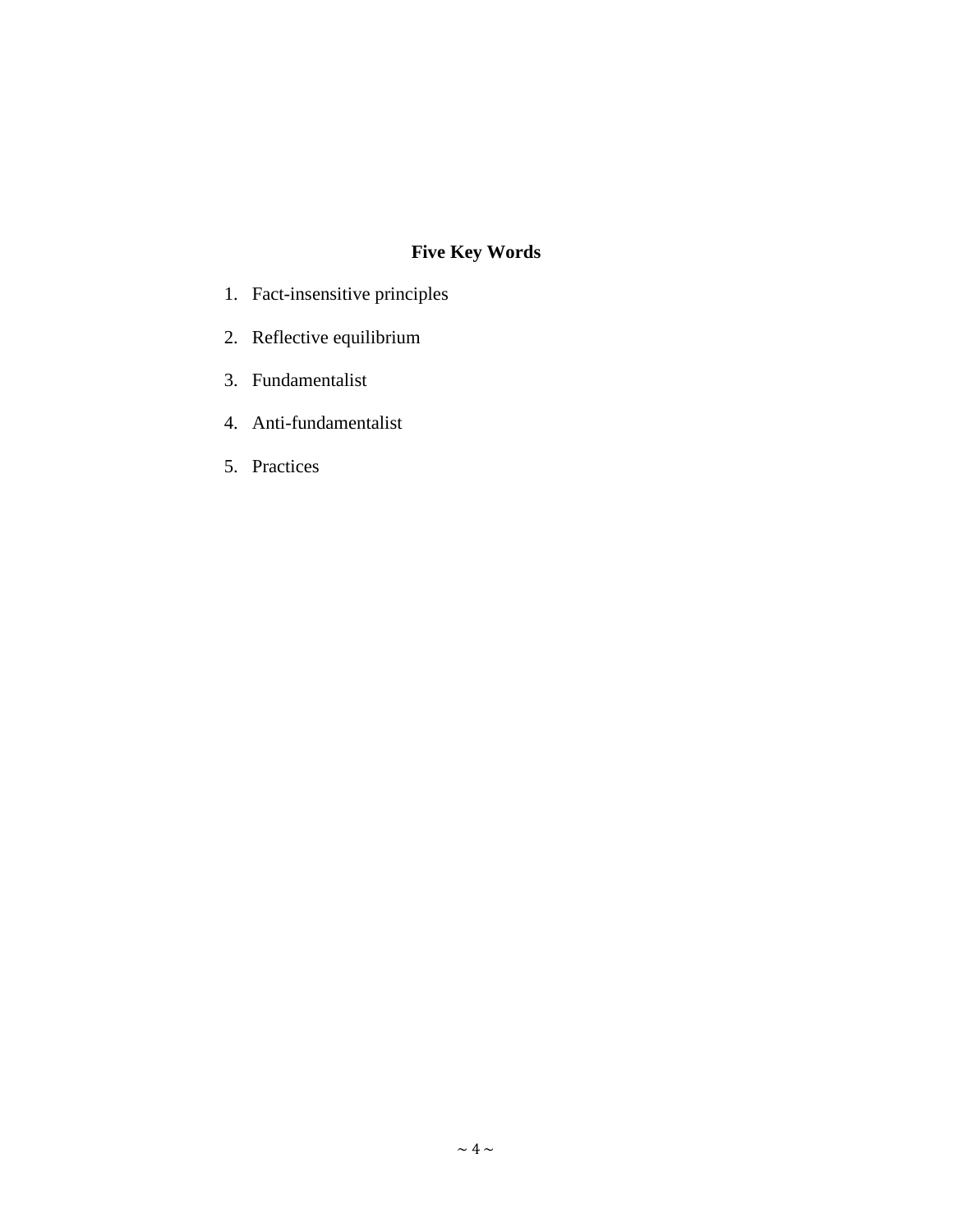## **Rescuing Political Theory from Fact-Insensitivity**

I

It is the burden of Chapter 6 of G. A. Cohen's *Rescuing Justice and Equality* to establish that "fundamental principles, that is principles that are not derived from other principles, do not rest on factual grounds" (Cohen 2008a, 278). I shall contest that. There are, I shall argue, no fundamental principles—something like a first cause or some necessity on which all contingencies rest—*in Cohen's traditional sense*, outside of mathematics and logic. What contrariwise are often and should be called 'fundamental principles' are the most deeply embedded principles in a web of belief or a cluster of practices. As such, they are interdependent with other elements of the web of belief, including factual ones, derived from or interlocked with other propositions (sentences), rules and principles in a system of practices. This argument is close to Rawls, since for Rawls fundamental principles should be understood in a Quinean sense as the most deeply embedded, central, and *in that way*, the most fundamental, in a web of interconnected, interdependent beliefs or cluster of practices. We can put it behaviorally by saying they are the last beliefs we would give up. (Even people with a reasonable clarity of mind may be unaware of what they are and only discover them when under political and moral stress, or they may never discover them at all.) There are no unjustified justifiers on which all justified justifiers rest. Where and how justifications come to an end is always a contingent and contextual matter.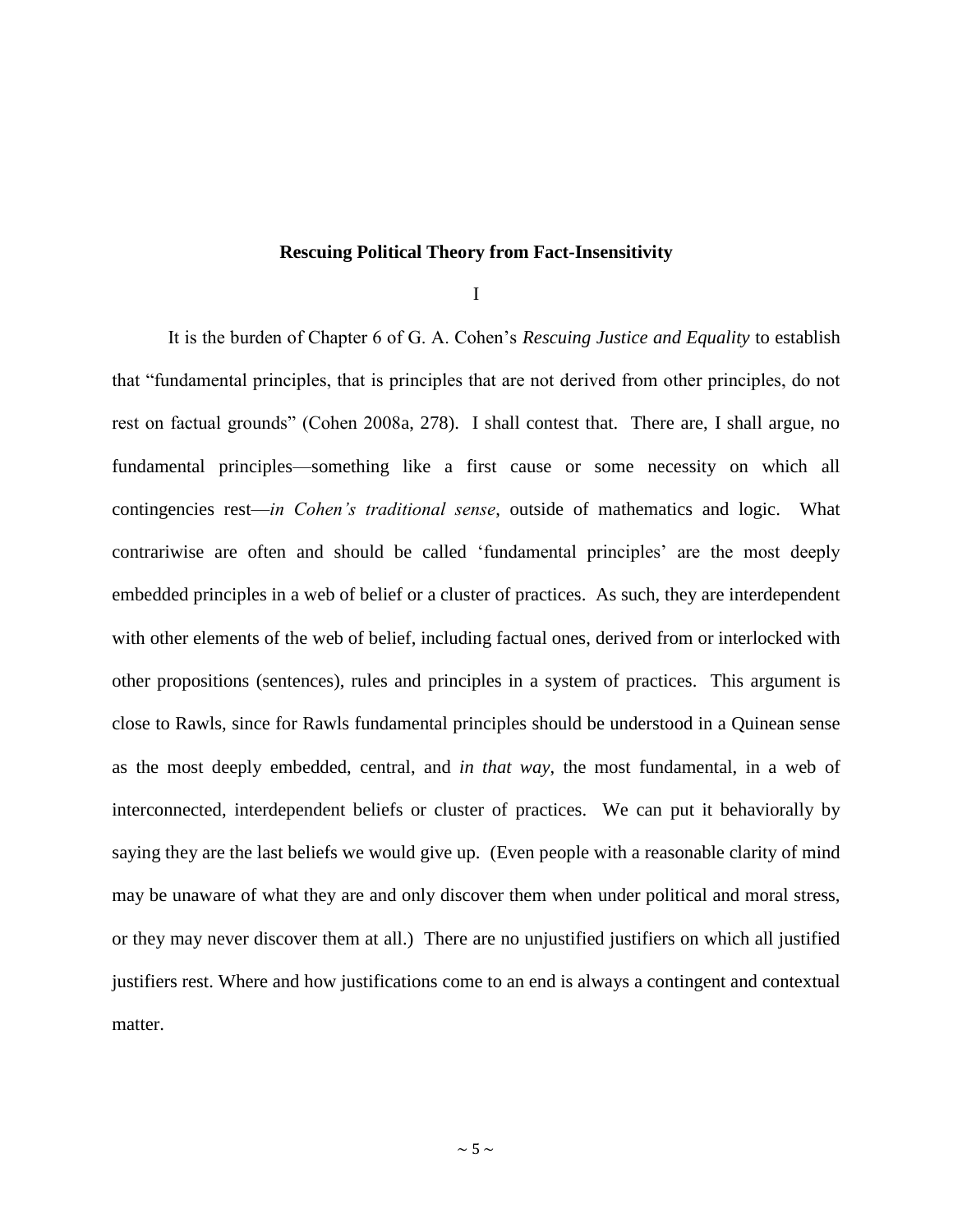This is perhaps too hedgehoggish. Before I go foxish, or try to, I want to make one further hedgehoggish remark that underlies my argumentative strategy. Cohen, his strikingly brilliant and analytical acuity notwithstanding, writes as if Wittgenstein, Waismann, Sellars, Quine, Davidson, Rorty, Putnam, Hacking and Brandon had never written. I am not claiming these philosophers exhaust the field or that any of them have it just right or that they say the same thing. They manifestly do not. For instance, Wittgenstein, but not Quine, would firmly reject naturalized epistemology, scientism and naturalism. Yet they agree about antiessentialism, anti-foundationalism, and the rejection of Hegelian radical holism. Rorty is deeply historicist while Quine is not. But together they set out a non-foundationalist, anti-essentialist, fallibilistic, holistic, contextually sensitive perspectivist account of thought along with a suspicion of *a priorism* doing any substantive work. However, Cohen, with his talk of the nature of justice, justice *as such*, pure justice, the essence of justice, *a priori* truths, and *a priori* selfevident principles, does not face the challenge of such philosophers. He goes in for an essentialist, foundationalist conception of justice for all possible worlds and so sets a task that cannot and need not be carried out. It is remarkable and disconcerting to find a Marxist in Platonic robes taking such issues seriously (Cohen 2008a, 291).

In what follows, we will not get something that will decisively end argument with a final, absolutely true set of substantive principles, including fundamental ones known to be absolutely true for all times, climes and for all possible worlds. But this does not at all mean anything goes. It is true that nothing is decisive. We never escape contingency and fallibilism. But as we bat around the arguments, seeking a more comprehensive, firmer coherence with a wider, more varied battery of considered judgments (what Cohen calls intuitions), we gain a better coherence of such considerations and a more comprehensive, well-warranted view. We do not want an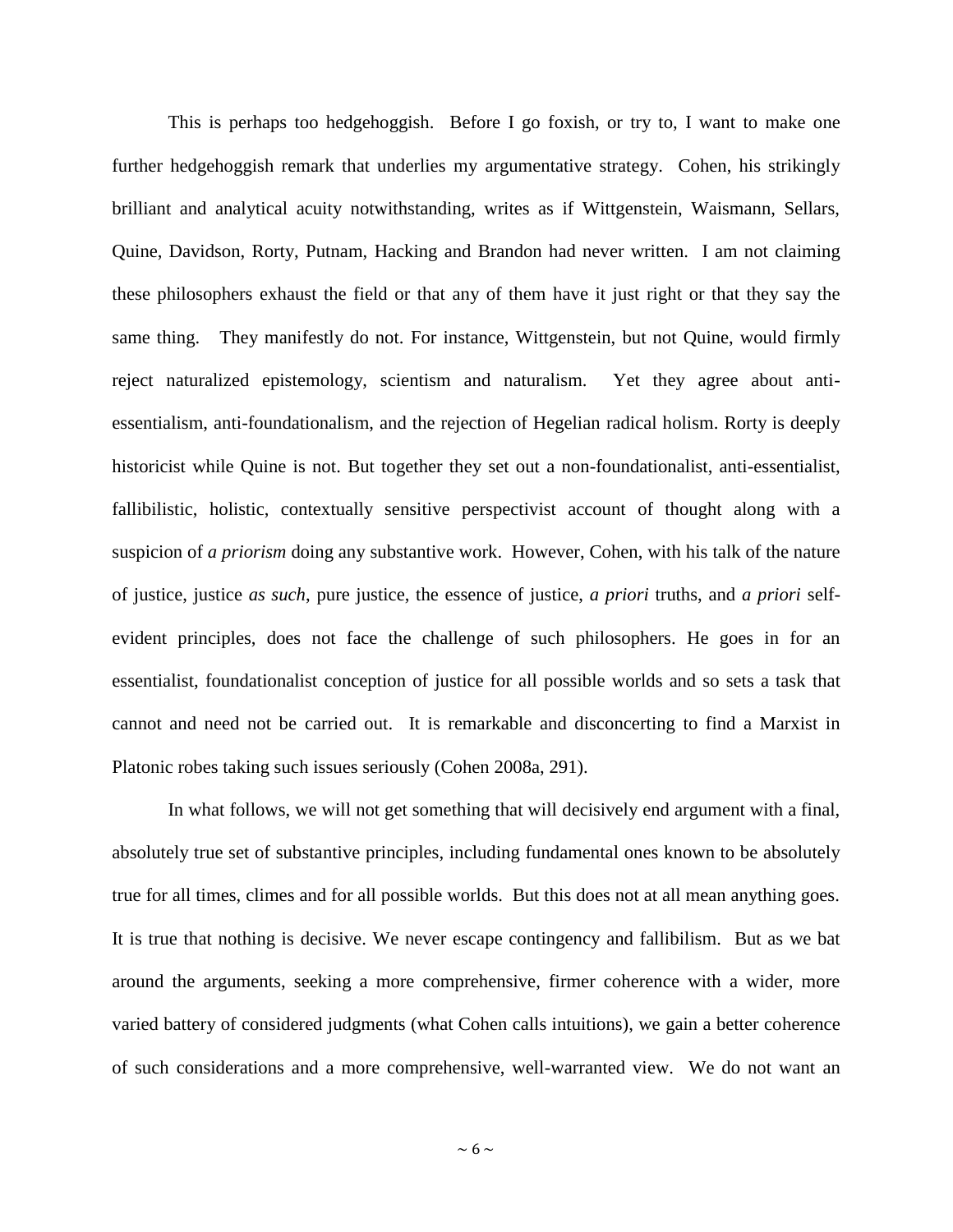empty coherence. Rather, judgments so intertwined require coherence of *considered judgments* with *some* independent warrant, with a wide sampling at all levels of abstraction coherently arranged, with empirical facts and empirically grounded theory. With this we have a coherence of a far wider scope than simply a coherence of considered judgments (moral intuitions); we have a better, more comprehensive coherence (Nielsen 2008).

I claim and seek to show that the best we can hope for is a *wide, reflective equilibrium* of considered judgments and coherent moral arguments of the kind I set forth in equilibrium, along with empirical observations and arguments nested in a coherent whole, and that this best is all we can get and is sufficient. No single observations, but the assembly of the arguments and observations is the strength of a judgement, in keeping with my view that justifications of beliefs occur not through appeal to bald statement or by appeal to timeless, universal principles but through faillibilistic empirically-based and context sensitive inquiry.  $\frac{1}{1}$ 

# II

I will state briefly Cohen's account of the relationship between facts and normative principles (hereafter simply called principles). Cohen claims that "facts ground principles only in virtue of further principles that are not grounded in facts [principles that are, that is, factinsensitive] and principles that explain why the given facts ground given [fact-sensitive] principles" (Cohen 2008a, 251). He remarks, "I claim that all principles that reflect facts reflect facts only because they also reflect principles that don't reflect facts, and that the latter principles

 $\overline{\phantom{a}}$ 

<sup>&</sup>lt;sup>1</sup> I was fortunate in my two anonymous reviewers. However, the first seems to suggest that these meta-philosophical issues can reasonably be resolved or dissolved by bald statement or snappy argument. I would reply that Hillary Putnam is right on in saying that what can be put in a nutshell belongs there. The second reviewer rightly appreciates my argument as an effort to establish a wide reflective equilibrium in response to Cohen's mistaken *philosophist* quest for absolute, universal and *a priori* truths.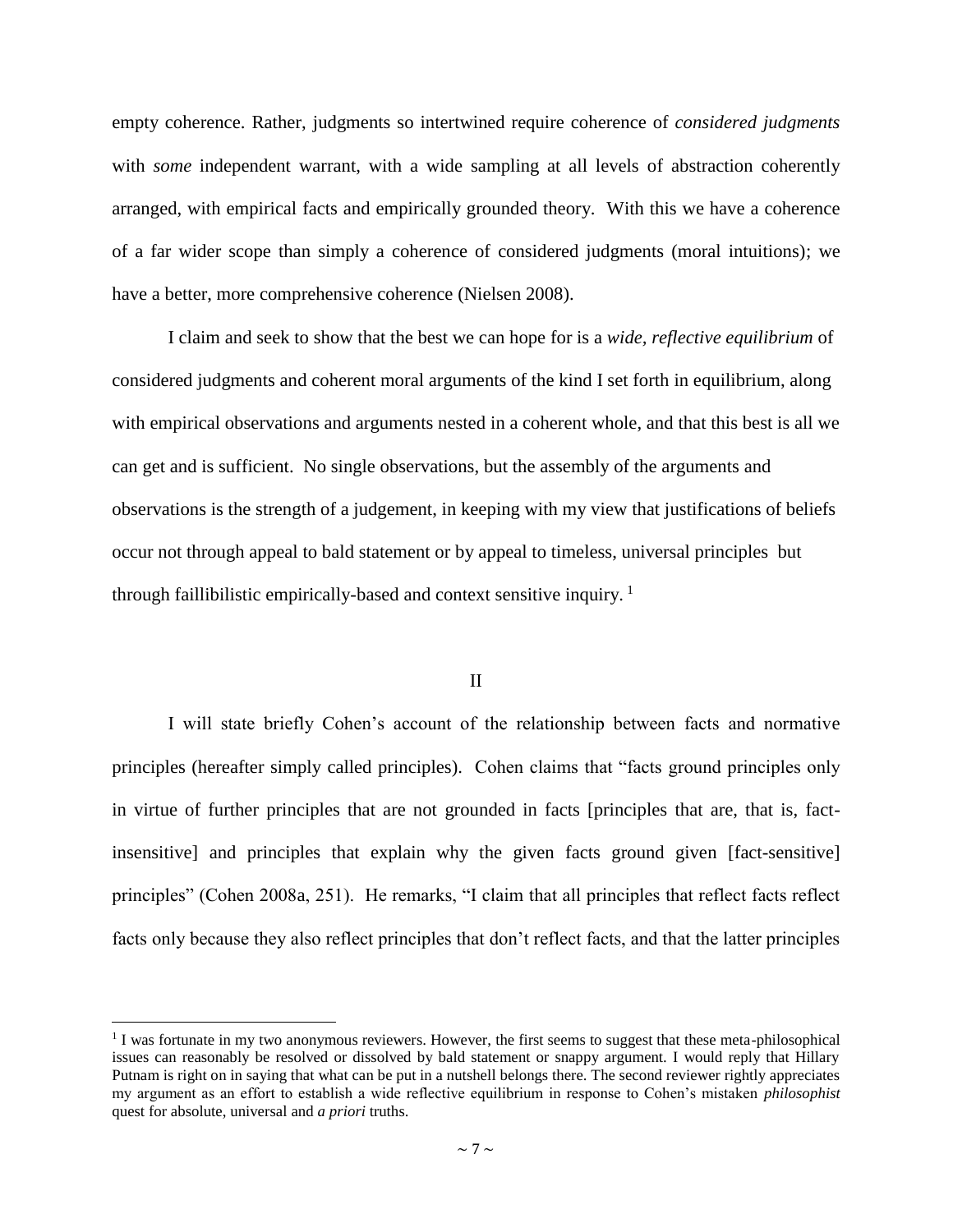form the ultimate foundation of all principles, fact-reflecting principles included" (Cohen 2008a, 254).

What Cohen calls his strong thesis, which he takes to be demonstrable, is that it is false "that justice is wholly fact-sensitive" (Cohen 2008b, 6). Cohen claims the very "influence of alien factors [for example, factual considerations] on the output of the constructive procedure [a procedure employed by constructivists for identifying justice] means that what it produces is not fundamental justice and is sometimes not justice at all" (Cohen 2008b, 8). Suppose one asks what the proper role of fundamental principles of justice is. Cohen's answer, *pace* Rawls, is that they have no proprietary role apart from "the obvious role of spelling out what justice is" (Cohen 2008b, 8). But, as such, justice itself, Cohen claims, has no role.

So how does Cohen argue for these counter-intuitive claims? He says:

The view that all principles for governing human life are sensitive to facts about human life sounds reasonable… but I believe it to be demonstrably mistaken…it cannot be true of *all* principles that they are sensitive to fact and that it is true of *some* principles only because it is false of other, fact *insensitive*, principles which explain why given facts ground fact-sensitive principles…*a principle can reflect or respond to a fact only because it is also a response to a principle that is not in response to a fact…*principles that reflect facts must, in order to reflect facts, reflect principles that don't reflect facts.

My thesis depends on what it is for a principle to be a principle and, more particularly, on what it is for a fact to ground a principle. The thesis is not restricted in scope to principles that are in some or other sense correct. The thesis applies to anyone's principles, be they correct or not, *so long as she has a clear grasp both of what her principles are and of why she holds them* (where "grasping why she holds them" is short for "knowing what she thinks are the grounds of the principles" rather than for "what causes her to hold them"). It also characterizes (under an appropriate reformulation) whatever (if anything) constitutes the *correct* set of principles (Cohen 2008a, 332-33).

Cohen illustrates what he is arguing for. He remarks that P1 ("we should help people to

pursue their projects") is itself a fact-sensitive principle. We might cite the factual claim in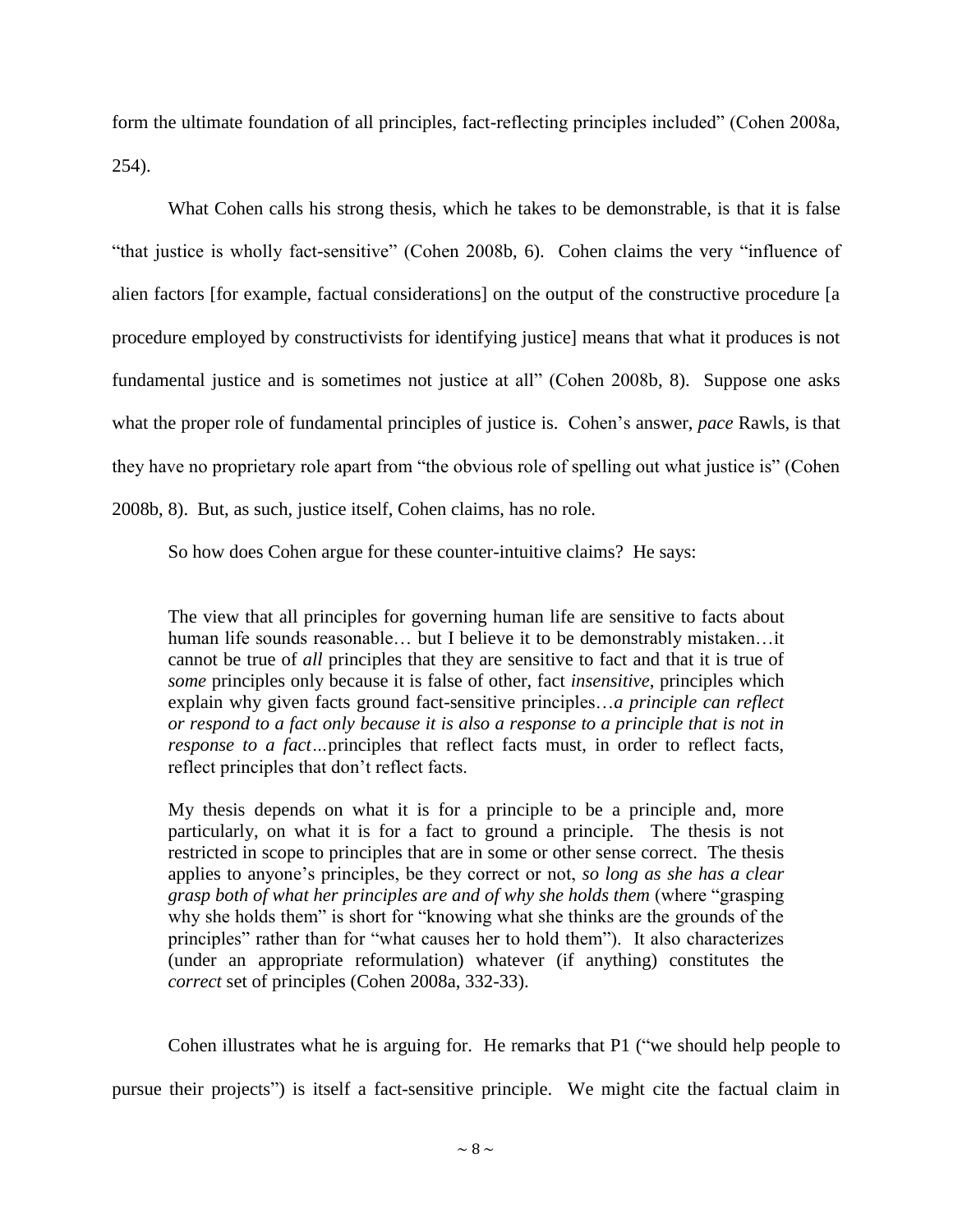support of P1, that people can achieve happiness only if they are able to pursue their projects. But that in turn requires a more ultimate principle P2 that "absent other considerations, people's happiness should be promoted". Cohen remarks of P2 that "it is *possible* that there will be no fact on which the principle P2 is grounded" (Cohen 2008a, 235), but merely *possible* is not the same as *actual*. P2 might in turn be grounded by the factual claim that promoting people's happiness shows our respect for them, so appealing to the principle (P3) that people ought to be respected. People who argue as they do above must hold P3. But P3, if based on fact, "is based on the fact that people possess what are thought to be respect-meriting characteristics" (Cohen 2008a, 235), which is in turn grounded by the allegedly fact-free principle P4 that we ought to respect beings with respect-meriting characteristics. Note that P4 does not claim that anyone has such characteristics but makes the hypothetical claim that *if any being, human or otherwise, has these characteristics then we ought to respect them.* This, Cohen claims, is a fact-free principle *tout court* and thus qualifies as an ultimate fact-insensitive principle. This is where the *justificatory* and explanatory buck stops.

Has Cohen established "the *a priori* thesis that, if the facts ground principles, then factinsensitive principles are the foundation of the structure of the belief of anyone who is clear about what he believes and why he believes it" (Cohen 2008a, 257)? *Au contraire*, principles, factual beliefs and other beliefs are not justified, explained or even intelligible in utter independence of each other, but are made so (as semantic holism holds) by their fitting together; by their coherence. Some considered beliefs in our systems and practices will sustain *initial* and even sustained reflection. But for them or other beliefs—factual, normative, or procedural—to be justified, explained or intelligible, they must coherently fit together in what Rawls calls *wide*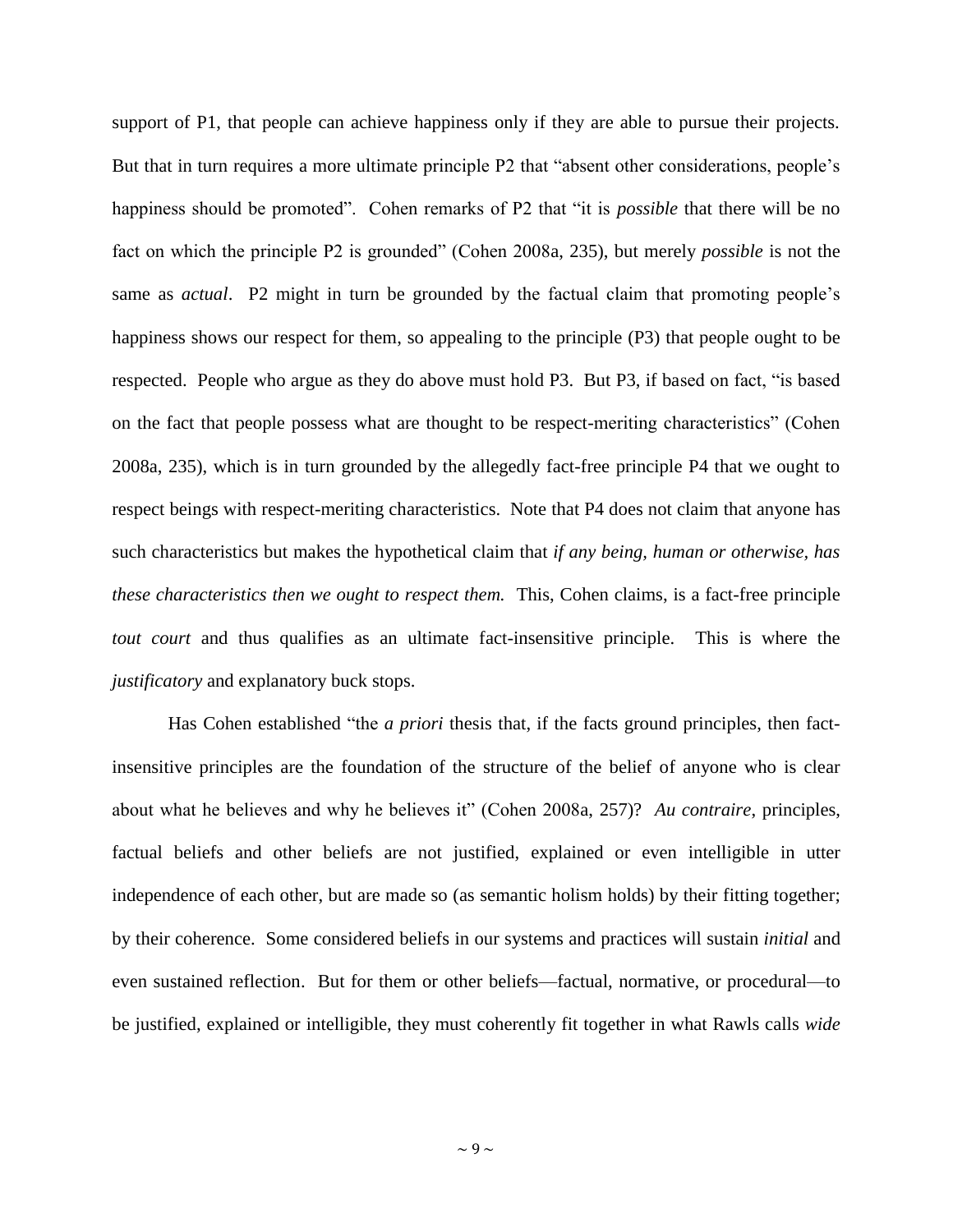reflective equilibrium (Rawls 1999b, 286-302; Nielsen 2008; Ripstein 2010). In their interdependence no principle, except perhaps in formal systems, can be fact-insensitive.

Some principles are more fundamental and have a more pivotal role in the system of practices. In this non-Cohenian sense, Rawls can call them first or fundamental principles. But none of them are like axioms in a formal system and, even so, axioms require rules of formation and transformation. No single, *independent* principle serves as the foundation of other principles (Nielsen 1994a; Nielsen 1994b; Nielsen 2008). There is an inescapable entanglement of fact and value (Putman 2002).

## III

Cohen resources to respond to this charge are inadequate. He puts a central claim in hypothetical form, namely that "if there is an explanation of why fact F supports principle P, then it invokes a more ultimate principle that is insensitive to F" (Cohen 2008a, 236). This is a weaker than his stronger claim, which he thinks is also demonstrable, that there is an "ultimate principle [which] is ultimate [*tout court*] or fact-insensitive [altogether]" as distinct from just being insensitive to some particular fact (Cohen 2008a, 236).

Cohen argues that we can ask anyone:

who affirms a principle on the basis of a fact what further and more ultimate principle explains why that fact grounds that principle and, once that more ultimate principle has been stated, we can again ask whether it in turn is based on any fact, and so on reiteratively as many times as may be required until she [the inquirer] comes to rest with a principle that reflects no fact, unless the sequence of interrogation proceeds indefinitely (Cohen 2008a, 237).

I claim that, in principle *at least*, such interrogation can go on indefinitely. Though we may finally come back to our initial fact-sensitive premise, we can start all over again appealing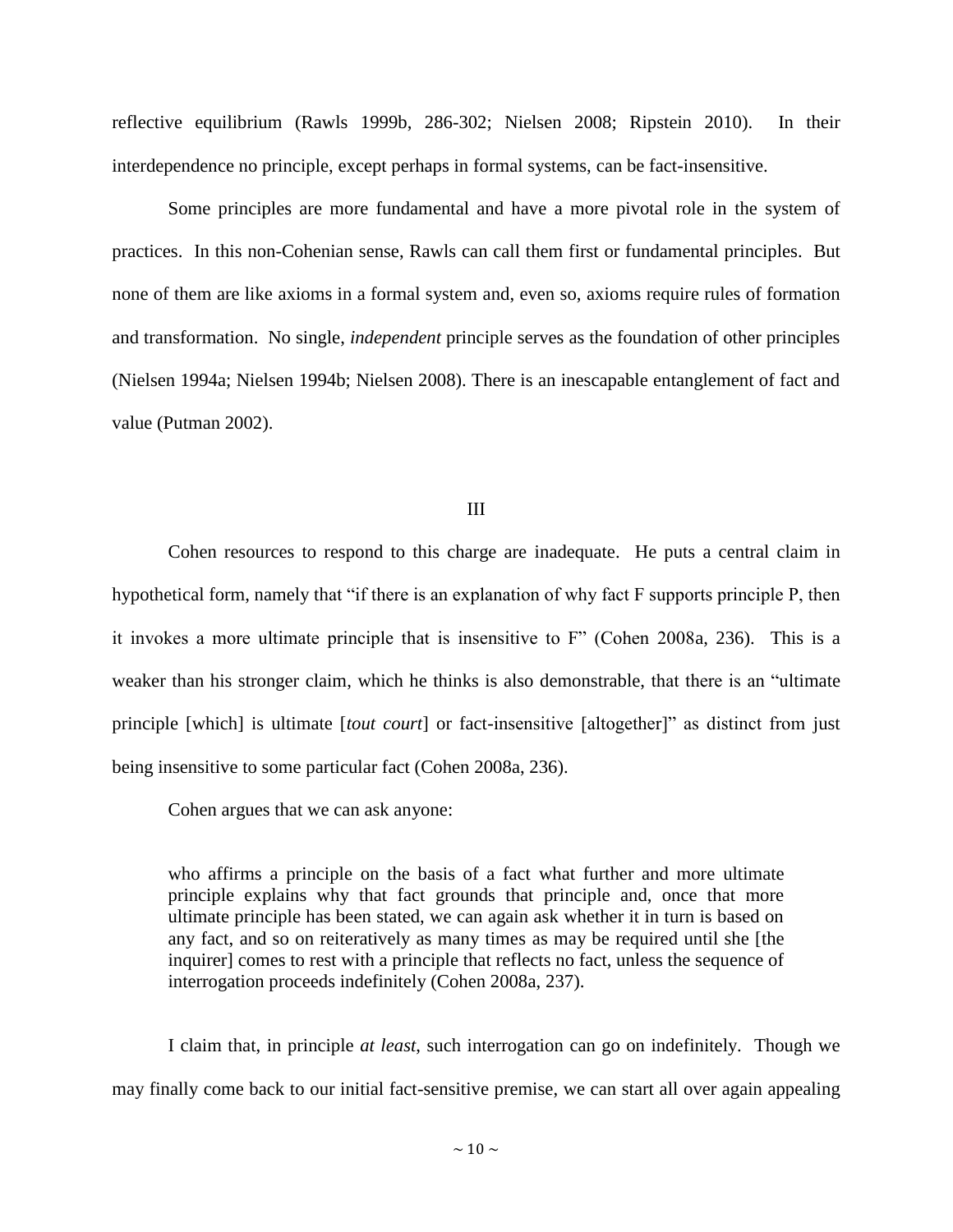to linked different premises in our system of belief, including fact-sensitive premises in some related system of belief linked with our system of belief. And if the circle is big enough, inclusive enough, it is not a *vicious* circle. Here we take a lesson from Quine.

Cohen challenges us to produce a credible interrogation that might go on indefinitely. He thinks we will fail. Of course, we will very likely fail since we are not imaginative, intelligent, informed and patient enough to do so. But if some substantive principle will at a given time *seem* to us fact-insensitive, that doesn't establish it forever. At some later time, we may see that our seemingly fact-insensitive ultimate substantive principle is neither fact-insensitive nor ultimate but just deeply embedded in our structures of belief, in our practices, practices that may change. This indefinite carrying on has repeatedly happened in the history of philosophy and indeed in the history of thought or in the changing of our practices. There is no escape from such contingency.

Moreover, there is no need. We are not caught in irrationality or arbitrariness if there is no foundational stopping place, no end of all ends, no last word, no Archimedean point. Remember philosophers as different as Friedrich Waismann and Gilbert Ryle on proofs in philosophy and the lack of theorems proved in philosophy (Waismann 1968, 1-38; Ryle 1972, 219-23).

We may come to a place—for Cohen various places—where we are tempted to believe of something that it is just self-evident (Cohen 2008a, 236), a resting point with something as empty as 'Good is to be done and evil is to be avoided' [the Thomist first principle of the natural law] or 'Freedom always, everything else being equal, ought to be protected' or Cohen's and my principle, 'Justice is equality'. These principles, some tautological and some not, may be good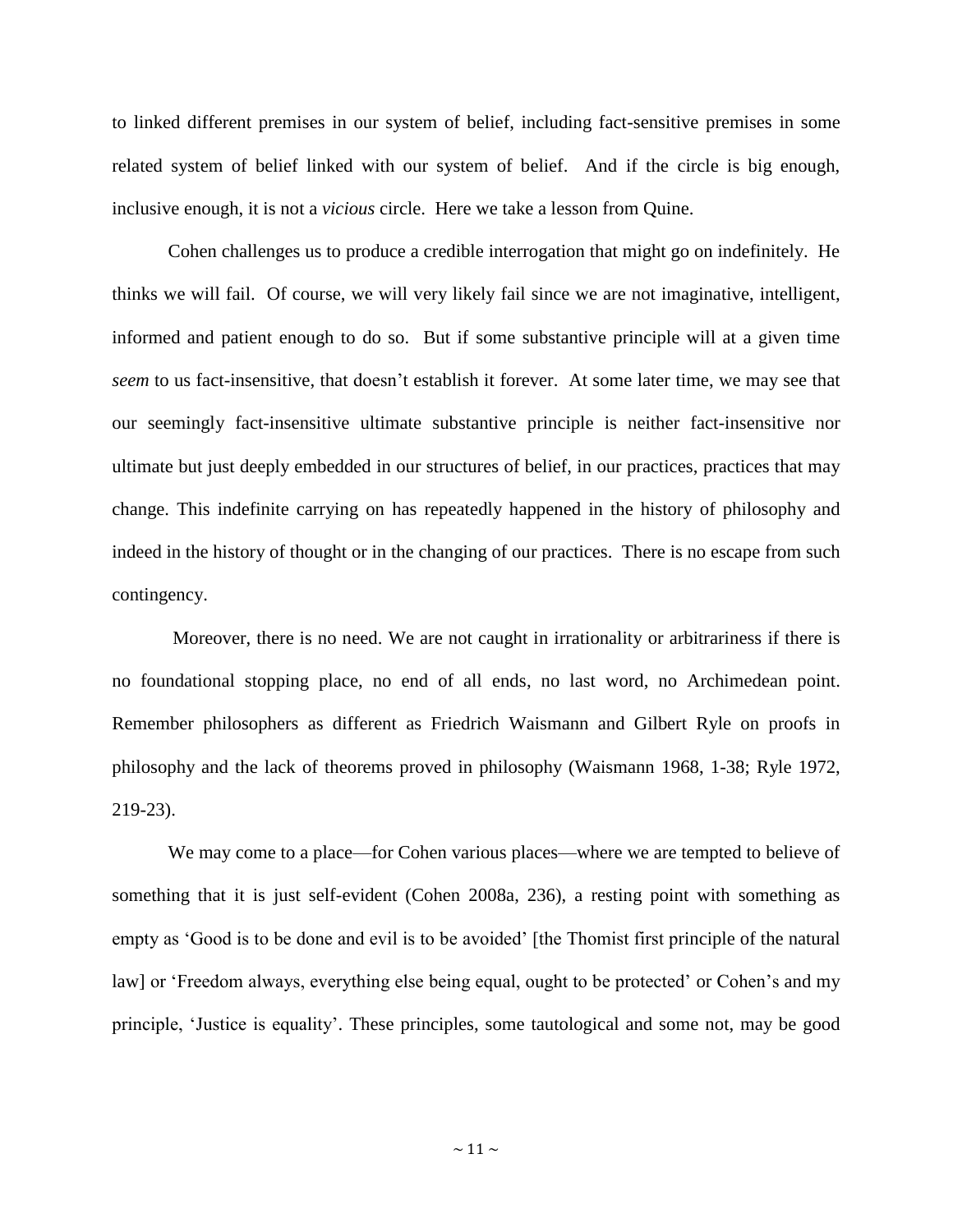*heuristics* in some contexts and they have the smell of both self-evidence and emptiness. And they *may* be fact-insensitive (Nielsen 1991a, 41-84).

But they are too empty—too thin—to explain why for a grounding principle it grounds. We never get a justificatory argument that there is and for which there can be no alternative to. To avoid pragmatic contradiction, we should say that there seems to be no such reasonable alternative. We are not claiming that what I have just been claiming *must* be so. Reasoning with Rawls, we might say we require something like "an indefinite nesting of principles", but we do not need an *infinite* nesting of those interdependencies. With this we do not have, as Cohen thinks, a knockout refutation of Rawls. See Ripstein 2010.

In rejecting a sequence of interrogation that goes on indefinitely, Cohen also remarks, "Finally, with an unending sequence of justifications we would come up against the requirement … that she who affirms P has a clear grasp of what key principles are and why she holds them: for we can surely say that a person who cannot complete the indicated sequence, because she has to go on forever, does not know why she holds the principles she does" (Cohen 2008a, 237). I have trouble here. She surely can complete the indicated sequences given by Cohen on pp. 234- 37. But an interrogator can think that they yield no ultimate fact-insensitive standpoints without being guilty of a failure of clarity. *Perhaps* she is mistaken as might be her challenger, but that does not mean that either lack clarity. Being clear and being right, as Cohen recognizes himself, do not come to the same thing. And 'perfect clarity', like 'perfect justice', may be, and probably is, a Holmesless Watson. Put more modestly, we can, with more or less clarity of mind, go on indefinitely, perhaps ending, if we end at all, in a big circle. Cohen's 'clarity of mind' stipulation, as he calls it, is arbitrary (Cohen 2008a, 237, note 8). Cohen says his "thesis applies to anyone's principles, be they correct or not, *so long as she has a clear grasp both of what her*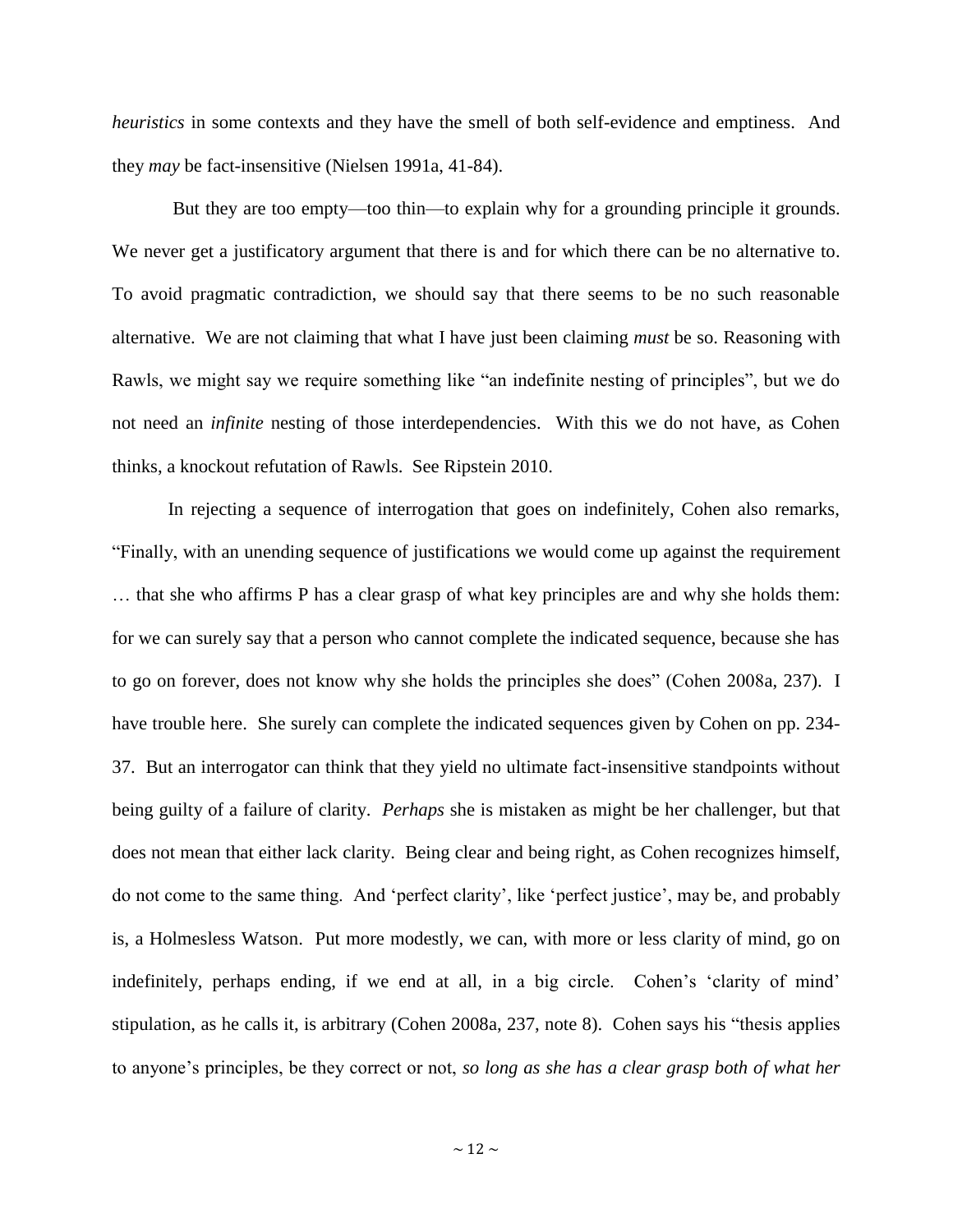*principles are and of why she holds them*" (Cohen 2008a)). That's fine, but a Cohenite that claims that there is a determinate fact-insensitive ultimate grounding and a Quinean or Davidsonian semantic holist with her system-dependent coherentist justificatory stance or a Rawlsian with his *wide* reflective equilibrium can equally meet the clarity of mind condition (see also Cohen 2008a, footnote 6 on p. 233).

To be clear need not yet to be right; a clear argument may not be sound. Think, for example, of the ontological argument for the existence of God as it was in Norman Malcolm's hands (Malcolm 1963, 141-62). *Perhaps* an '*utterly* clear' argument must also be correct, but we don't know what an *utterly* clear argument is and there are no criteria of soundness that are system independent and 'clear to reason'. 'Clear to reason' here is (*pace* Cohen) just arm waving (Cohen 2000, xvii-xxiii). Moreover, clarity comes in degrees and is context-dependent.

# IV

Cohen, however, has further arguments against such a holism. He states brusquely the holistic position I have been defending and then gives his grounds for rejecting it.

Someone might raise against the third premise of my argument [i.e., that an argument cannot proceed indefinitely] the objection that it presupposes a controversially foundationalist view of justification. On a contrastingly "holist" or "coherentist" view of justification…the indefinite sequence of justificatory interrogation that my third premise seeks to exclude can obtain, harmlessly, because, for every statement, there is a set of statements that justify it: on a holistic view, justifications lie not on a line with a beginning and an end, but on a finite beginningless and endless network of (now branching, now converging) lines of justification that runs through a body of belief and along which one may travel for as long as one likes. The coherentist view…defeats the considerations…in favor of the third premise of my argument: a holisticjustificatory conversation *can* proceed indefinitely, in the absence of an extravagant proliferation of norms, and reliance on a holistically structured justification is consistent with having a grasp of what one's principles are and of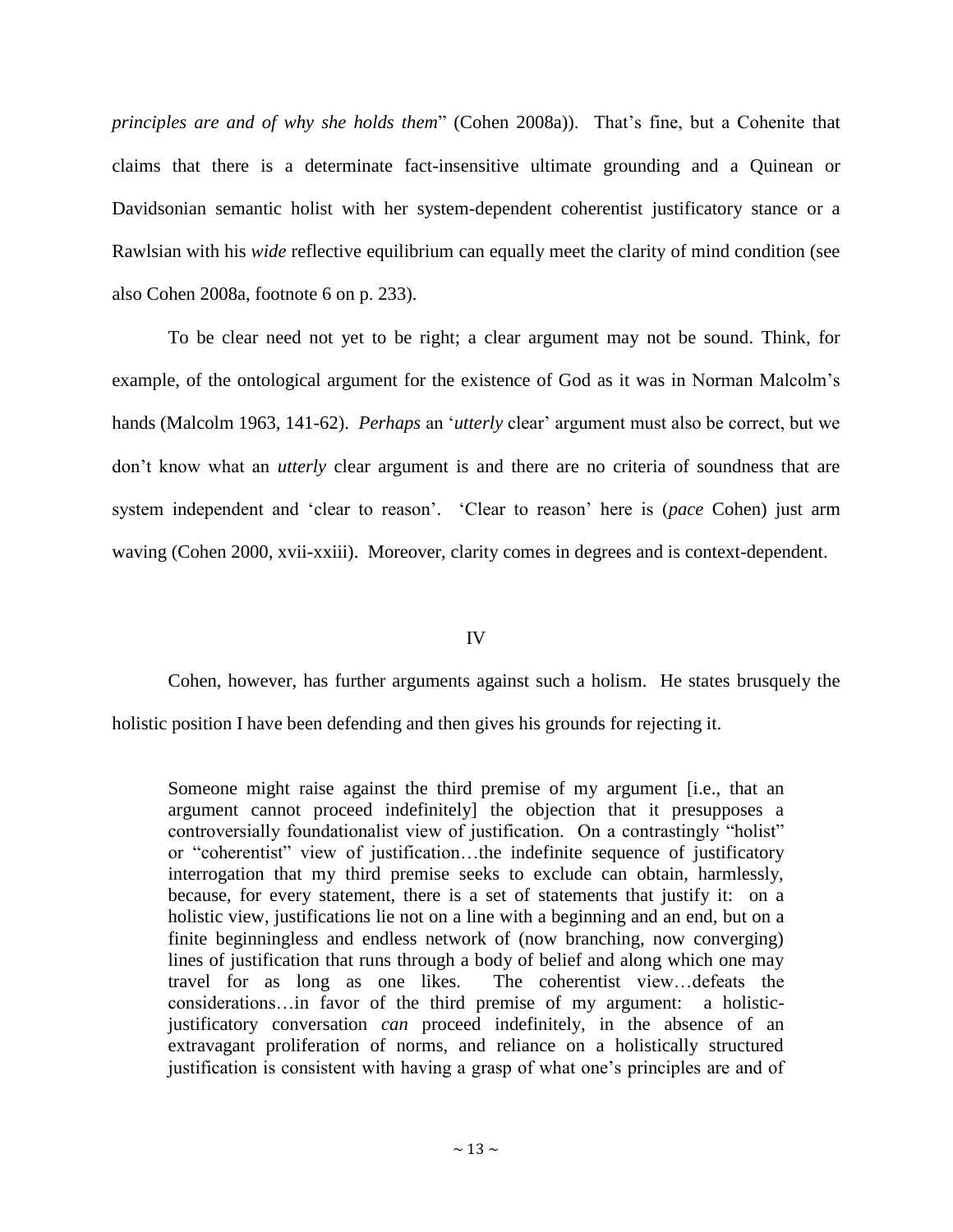why one holds them…you can go on justifying forever with finite belief resources, and…without prejudice to self-understanding (Cohen 2008a, 241-42).

Cohen responds briefly and starkly that "the truths that determine the impact that our statements have upon one another, within the full set of our statements, cannot themselves be treated holistically, on pain of infinite regress" (Cohen 2008a, 242). He cites Thomas Nagel's remark in support: "Not everything can be revised, because something must be used to determine whether a revision is warranted—even if the proposition at issue is a very fundamental one" (Nagel, *The Last Word*, 65).

We should counter that not everything, as Peirce stressed, can be revised *at once*. But, over time, nothing is (at least in principle) unrevisable, even that claim itself. (*Perhaps* the addition at the end of the previous sentence engenders the sense that something is fishy here, but it is hard to say why.) There cannot be a *demonstration that* something must be unrevisable at time T1 but that what is unrevisable at T1 cannot be revisable at T2. Instead, we should just look—even *if* we *interpretively* look—and see what is transpiring (something we learn from Ian Hacking). For anything complex, often what at one time was taken to be unrevisable, we take later to be revisable after all. Think of the law of the excluded middle.

That notwithstanding, there will be, as Peirce recognized, acritical commonsense beliefs taken to be universal and truistic: remarks like fire burns or snow often falls in Quebec in January. The first is universally believed where there is fire, the last where Quebec is known in our time frame. (We need not know what it was like on the lands now called Quebec a million years ago.) But neither belief is clearly *a priori* and their revisability status is unclear. They are not problematic as to their truth, though their logical status may be. But who needs to care about that? Why worry about the *logical* status of 'Rain is wet'? Nobody, not even philosophers,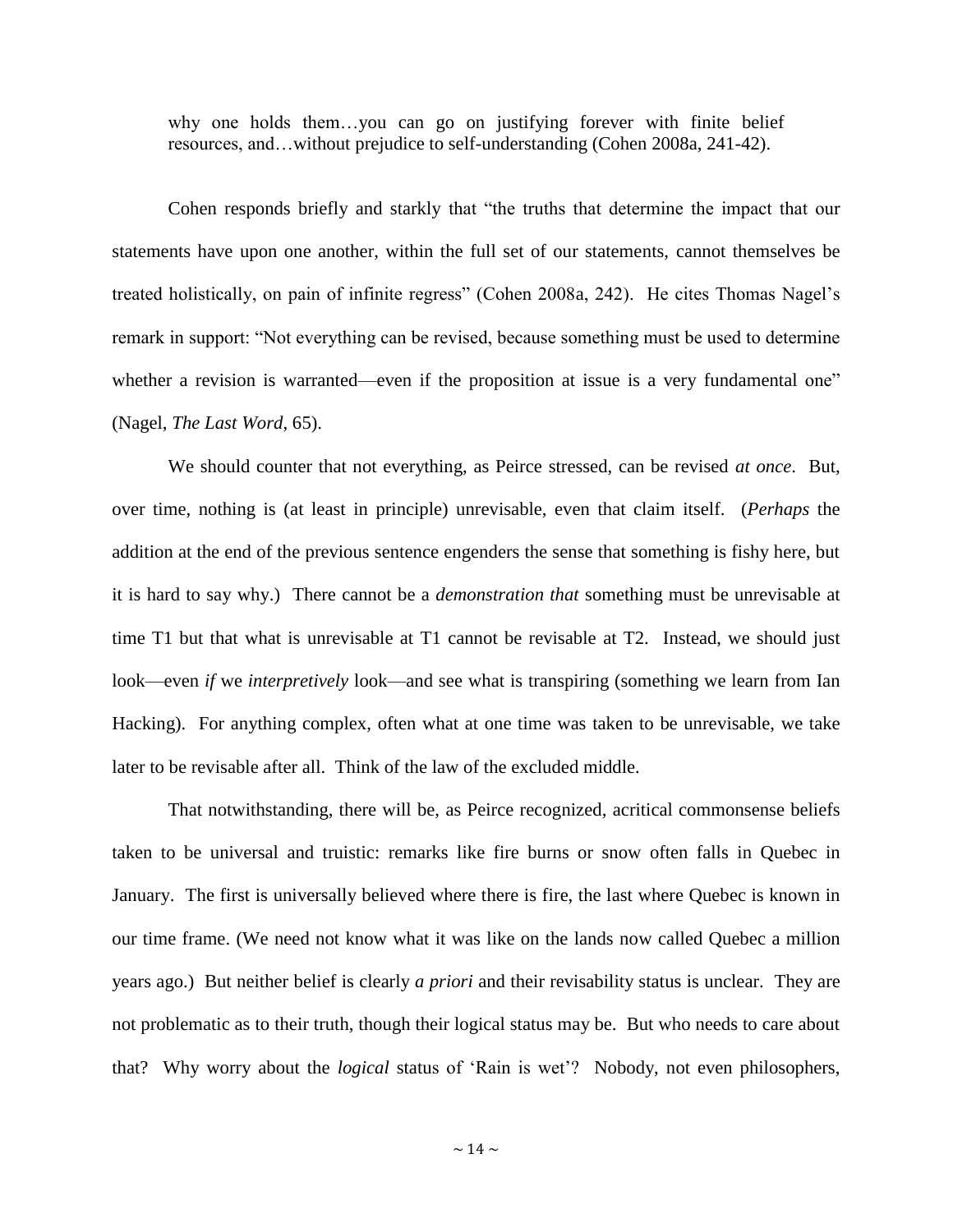worry their heads off about such propositions. Moreover, the first is not the *a priori* truth that Cohen seeks.

Things we are interested in asserting or taking as rock bottom or denying or questioning are not, whether we like it or not, unrevisable or fact-insensitive. I speak here of claims such as 'Sexism and racism are here to stay', 'There is no alternative to capitalism', or, 'We cannot trust our media', and the like. Any of these things might cease to be so, never have been so, or require an amended statement. But, if we are reflective and care about our world and ourselves, we want to know the truth about such matters. And we hope and realize we can get at some probabilistically, warranted assertability here, if inquiry is resolutely carried out, though this always will be time-dependent, contingent and ultimately uncertain matter. Holists, as the later Wittgenstein made plain, can just stick with what we can conscientiously ascertain concerning how things seem after a careful and impartial examination—things we can assert confidently without contradiction and without pragmatic contradiction.

Cohen has what he takes to be a more substantial reply to holists or molecularists, what he calls *quasi-holists* (Cohen 2008a, 242).

But my substantial reply to the holism objection is that, even if true, holism (and quasi-holism) do not threaten my proceedings. For consider: within an holistic framework, some statements are sensitive to (certain) others only so indirectly as to be virtually independent of the latter. So, for example, even if holism is true, the facts of human psychology remain virtually insensitive to facts about the distance of some far-flung galaxy from some other one. It would require exposition of an enormous network to connect them: no holist would say: "Well, this psychological theory has a certain recommendation, but we'd better see whether it fits with what seem to be the facts of astronomy." It is always a legitimate question, even for a holist, whether there is any substantial influence of one sort of statement on another, for selected statements, and sometimes the answer is no (Cohen 2008a, 242).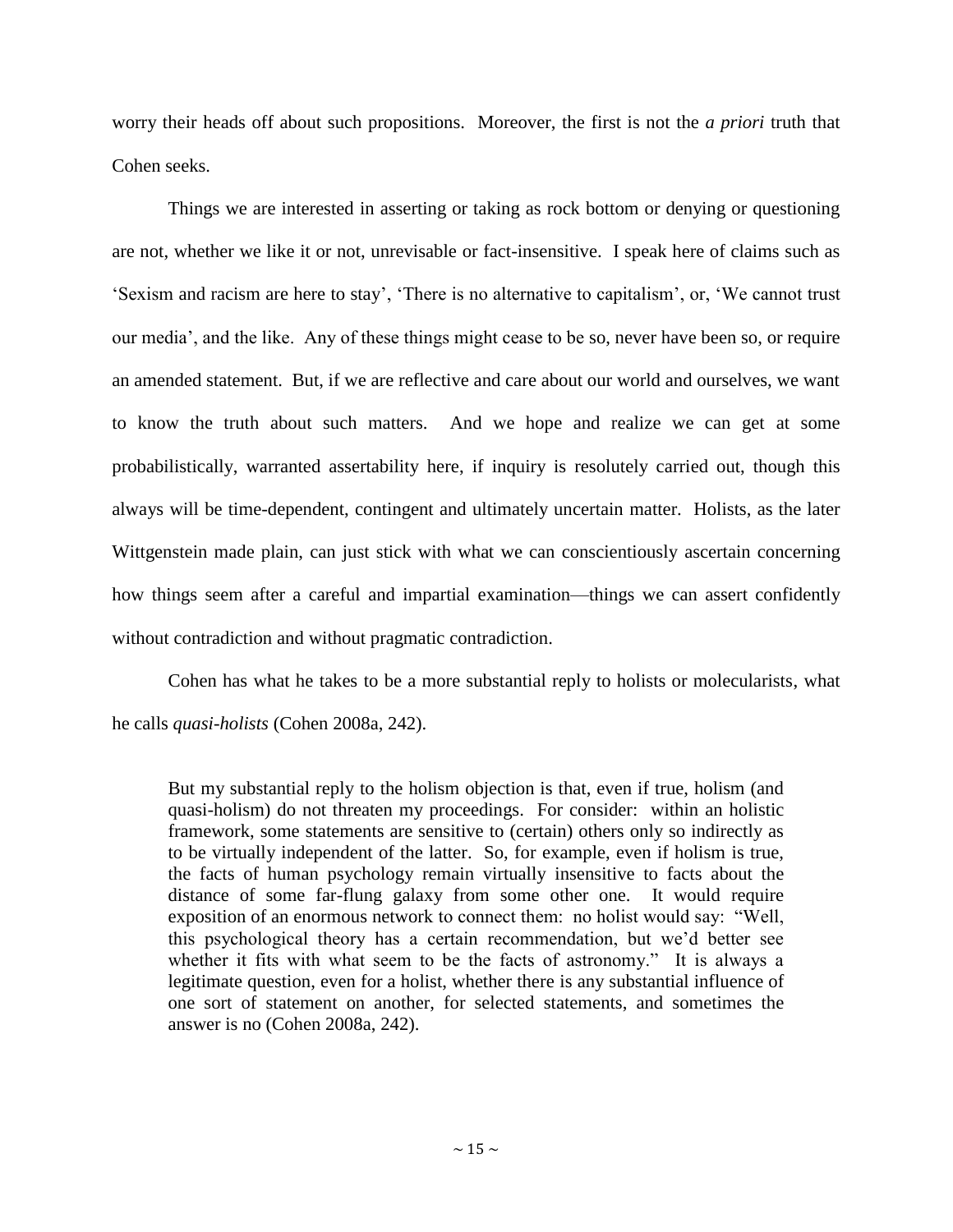However, Cohen is speaking of '*virtual* independence', of '*virtual* insensitivity to facts'. In his next paragraph, he says *rightly*: "My opponents believe in arguments from facts to fundamental principles that do not depend on vast stretches of the total web of belief. They believe in a more 'local' sensitivity of principles to facts, and they must, accordingly, press a localized rather than a general holism against me" (Cohen 2008a, 243). He goes on to say, "I have no reason to deny that fact-insensitive principles themselves form a whole, without priority of some privileged set of them" (Cohen 2008a, 243). Nor need he deny the soundness of employing,

…Geoffrey Sayre-McCord's description of the method of reflective equilibrium, "the process of developing an acceptable moral theory is a matter of shifting back and forth among the various moral judgments one is initially inclined to make and the more or less abstract theoretical principles one is examining and attempting to develop, altering the collection of principles to fit better the judgments and adjusting the judgments to bring them, as best one can, in line with plausible principles" [cited from Sayre-McCord] (Cohen 2008a, 243).

Then Cohen adds, "What I would deny is an expanded description that adds factual beliefs to the mix (Cohen 2008a, 243). But this is the *expanded* description that Rawls, Daniels and I deploy in setting out what we call *wide* reflective equilibrium (Rawls 1999b, 286-302; Daniels 1996; Nielsen 1994a; Nielsen 1994b; Nielsen 2008). It is not enough to attain an adequate reflective equilibrium to just gain a coherence of moral judgments from different levels of moral belief; from specific considered moral judgments, to moral rules, to moral principles, to deeply embedded moral principles expressing our deepest convictions and commitments. Rather the mix, to gain moral adequacy and substance, must also include factual and methodological beliefs and principles and being in *this* type of this mix robs us of principles that are fact-insensitive as well as non-contingent.

Cohen responds: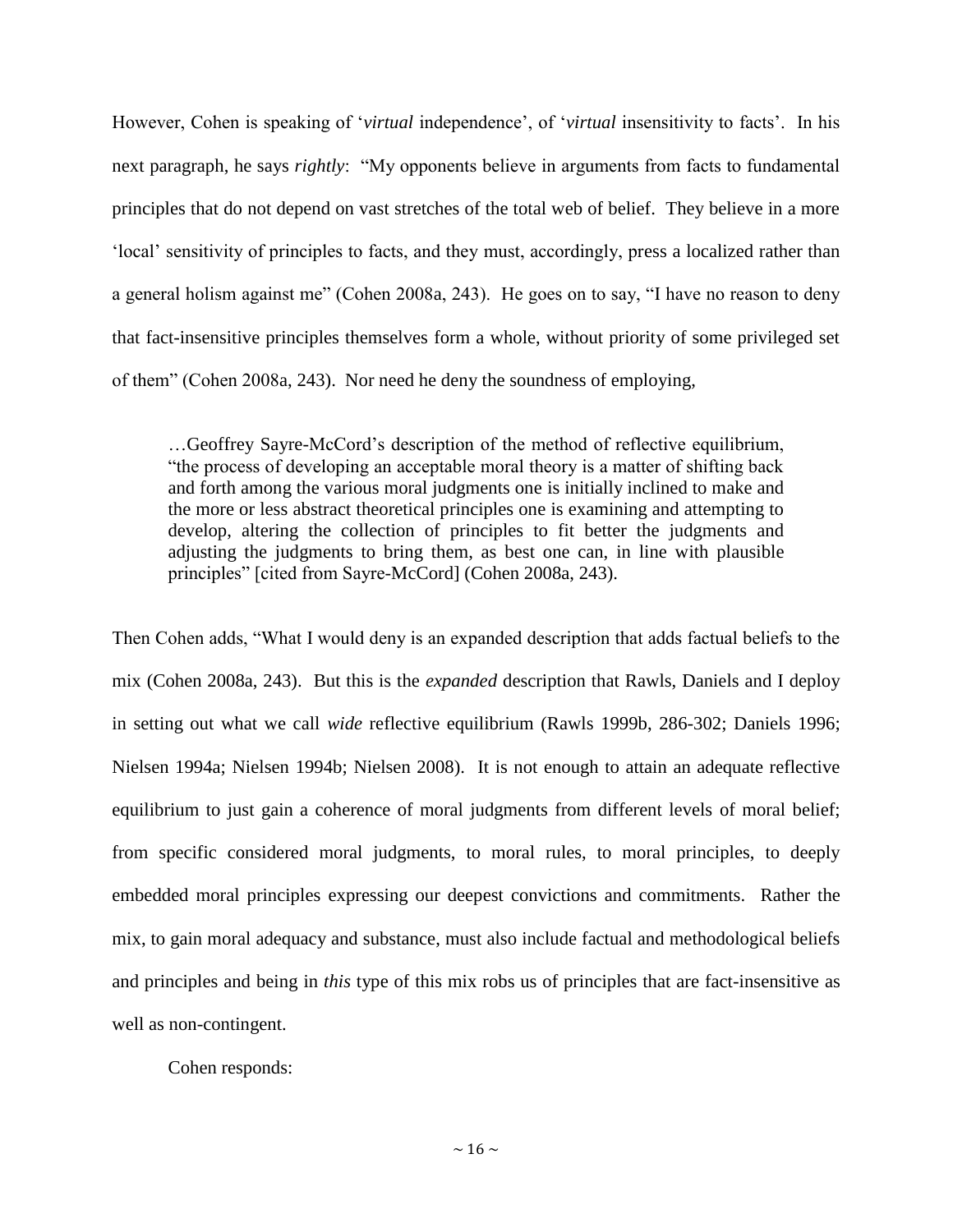But I will find that they [fact-insensitive principles] belong to a fuller whole that also embraces facts challenging only if the contemplated opponents are able to provide an illustration of how a change in one's view of a principle can alter one's belief about the sort of fact that they think supports principles (Cohen 2008a, 243).

It seems to me to be the other way around. What needs to be shown is that principles that Cohen takes to be fact-insensitive really are. Rawlsian holism is a localized holism, though not as localized as Sayre-McCord's and it is not fact-insensitive, instead emphasizing interdependence and the entanglement of fact and value—and Cohen has done nothing to show its inadequacy.

Cohen's claim is *at best inconclusive*, for he would have to show that in some reasonably localized holism (or molecularism) there would not be some fact that an allegedly factuallyinsensitive non-empty principle relied on. Here fallibilism comes into play and it becomes relevant to ask if it is more plausible to believe that there are always some foundationalist principles that are logically immune from the possibility of refutation or revision in the light of the facts or if, instead, it is more reasonable to believe that there always is a reasonably localized set of beliefs with a mixture of beliefs factual, normative and methodological where no *purely* normative principles—fact-insensitive principles—can be asserted, with *a priori* confidence, that are categorically both substantive and factually insensitive rather than just pragmatically being so—or at least seemingly so—for a time, place and occasion.

Cohen would wager on the former and I on the latter. Do we have a way of reasonably deciding which claim is more plausible? I think so. But is this just foot stamping on my part or on Cohen's, with his nay saying? Moreover, I would make the pragmatist claim—that Cohen would strongly resist, given his conception of *political philosophy*—that if what we say here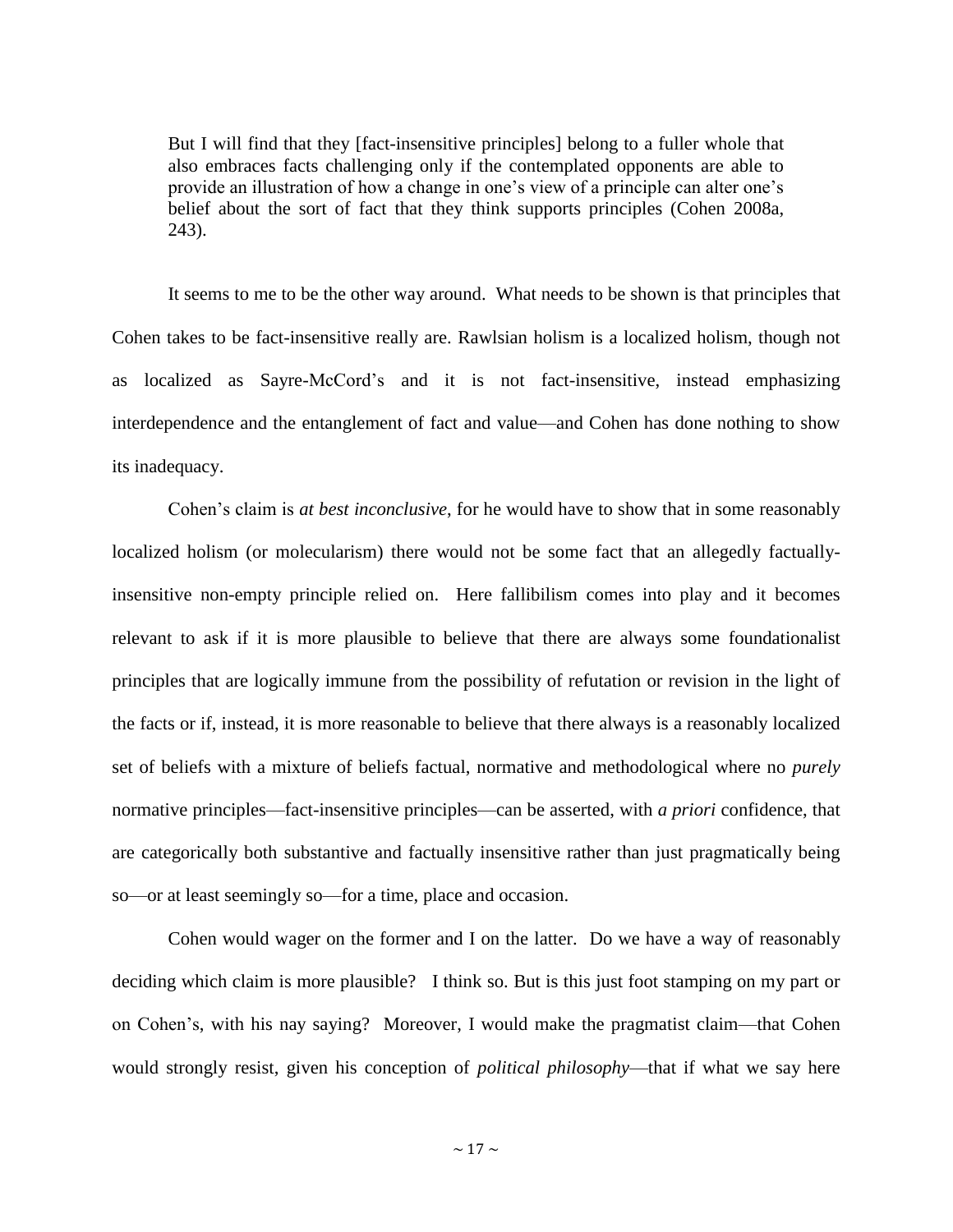makes no practical difference, then there is no difference. *Is* this Luddite? And when philosophical issues are at issue, is it mistaken to be Luddite? Do we run up against something here which is not rationally or reasonably decidable?

V

Counter-examples are the stock and trade of most philosophers, particularly moral philosophers. Cohen abounds in insightful, extraordinary and sometimes humorous counterexamples. A skeptic might say that that enables the *unrestricted* counter-example devotee to play their distinctive, though rather useless, language-games (Nowell-Smith 1954). But to avoid counter-examples altogether is to lose something like an anchor, as we can see from the writings of C. I. Lewis where they are almost totally absent. As we read Lewis, we long to have a translation into the concrete. Be that as it may, in Cohen's Chapter 6, "The Facts", Cohen deploys two striking weird counter-examples which he thinks reinforces his conclusions (Cohen 2008a, 246-47). I resist the *unrestrictedness* of counter-examples.

In the first key counter-example, Cohen remarks, "it is bewildering to try to say what principles we would affirm for beings who were otherwise like us in our adult state but whose normal life spans are only twenty four hours" (Cohen 2008a, 246). Would such facts, if they obtained, lead us to different normative principles and indeed different fact-insensitive ultimate moral principles? It should be said that we don't know what "it is about decades that makes their normative significance different [if it does] from that of twenty four hours" (Cohen 2008a, 246). This, Cohen believes, throws us into normative turmoil. Cohen's second counter-example has a similar intended import. Cohen writes, "as a matter of fact, zygote/fetuses become progressively more baby-like as they proceed toward birth. But suppose… for example, that they were initially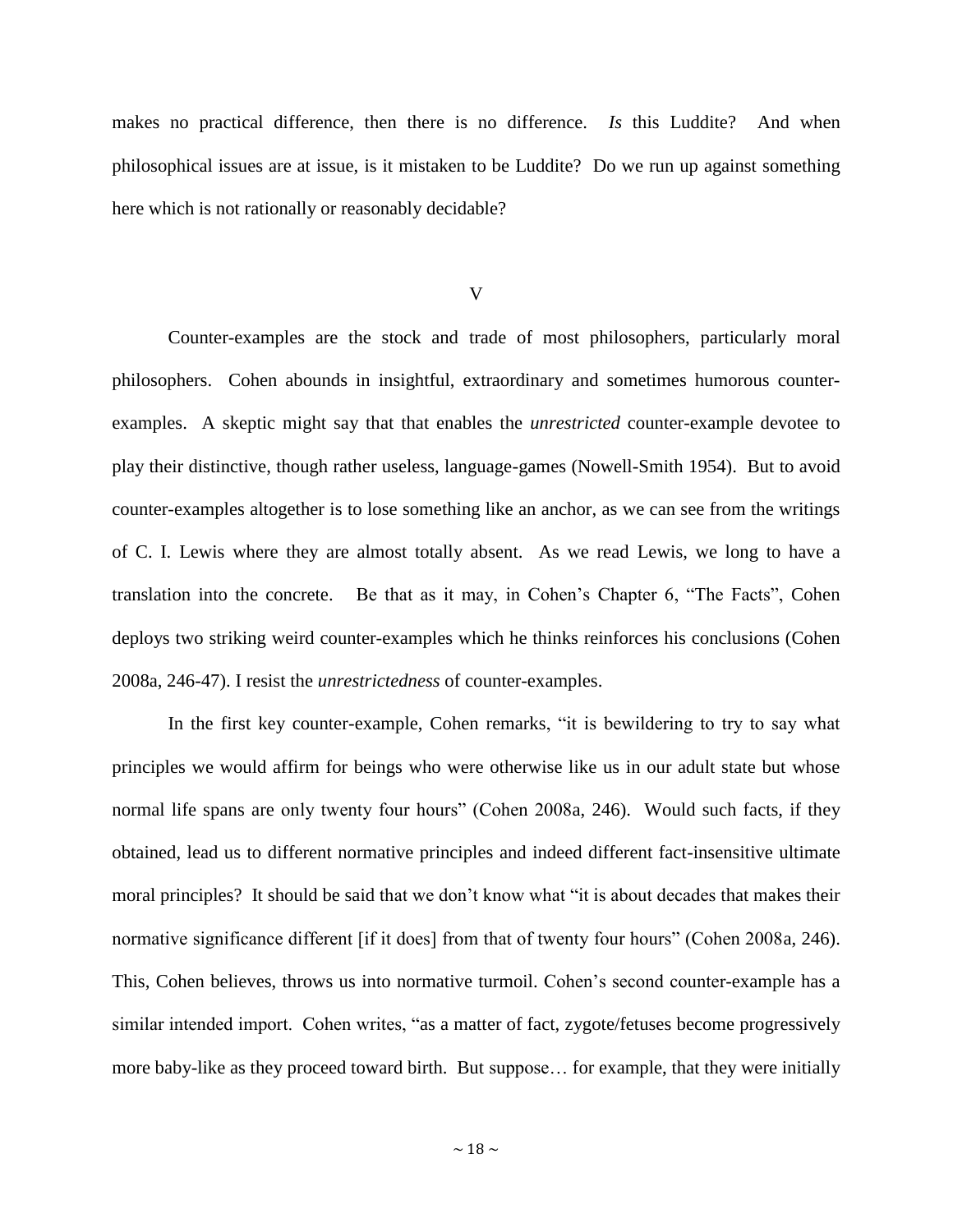more baby-like and then regressed to less and less baby-like conditions until the day before they are born, they undergo spectacular humanization" (Cohen 2008a, 246-47). Would we not revisit what are for many our common judgments about the propriety of early versus late abortions?

But these unrealistic counter-examples have the opposite effect of what Cohen intends and show that what he takes to be fact-insensitive principles are really not fact-insensitive at all. After all, if our ultimate principles were fact-insensitive these posited differences should make no difference. But for Cohen, they would.

We should affirm *the irrelevance of desert-island examples* when thinking about what to do, what would be just or desirable or how we should live our lives or our lives together. There are, by contrast, non-desert-island counter-examples. For example, take one that exercises Cohen. Suppose the vast majority of people in North America became less Harper-like and less Bush-like neo-liberals *cum* neo-conservatives and became people with the kind of reciprocity that Cohen defends in *Why Not Socialism*? (Cohen 2009, 30-45) based on a commitment to care for others and in turn, to have a well founded expectation that one will be cared for. This is a characteristic behavior that we as individuals in our capitalist orders do not centrally engage in. Instead, we typically act in ways that will maximally, or at least optimally, serve our interests. But we could—and not *just* logically could—change and behave reciprocally, at least more often, *and* not instrumentally for egoistic reasons but because of mutually caring (Sen 2009, 174- 93). We actually see this approximated in some societies and by some people in all societies.

Factual beliefs concerning how we behave or realistically could come to behave are relevant here and they affect our moral beliefs and principles, perhaps even our most fundamental moral principles. In so changing our behavior, we might not have any coherent idea of what our *ultimate* principles are, even if we wonder whether our more fundamental principles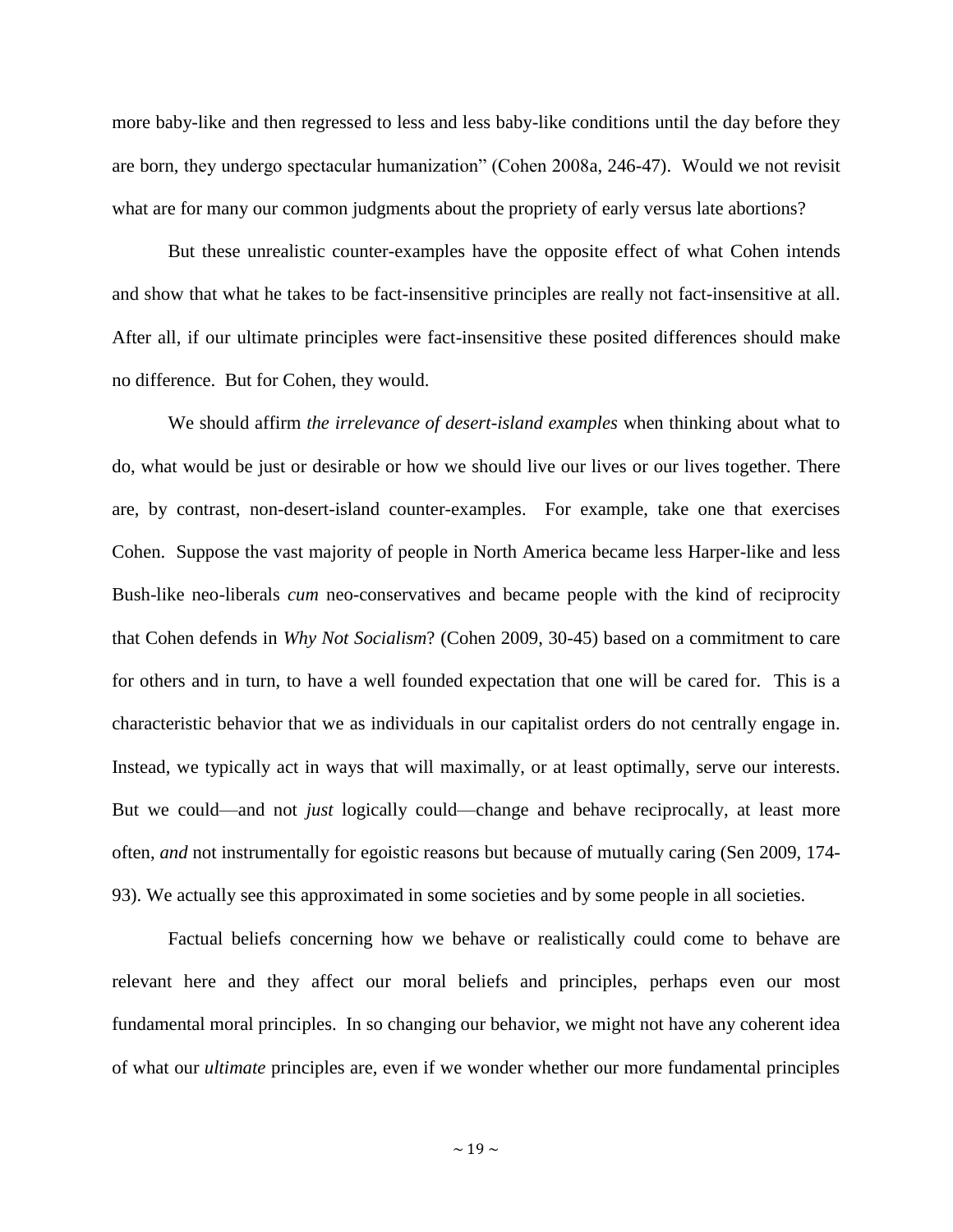had changed. Instead, in acting we just rely on moral intuitions, lower level moral rules and principles which, along with the facts, can yield a coherent wide reflective equilibrium (Nielsen 2008). Through considered judgments based upon an appreciation of the importance of coherence, we forge such an equilibrium (Rawls 1999b, 286-302, 388-420; Nielsen 1994a; Nielsen 1994b; Daniels 1996; Nielsen 2008). We might come to have a socialist morality with an egalitarian ethos distinct from the familiar bourgeois one many of us have now. Or, with Ayn Rand, we might make a virtue of selfishness. Either way, we get *fact-sensitive principles and not fact-insensitive substantive principles* based on our considered ideas about morality, partially grounded in factual assumptions about what the world is like or what we think the world is like or might realistically be like.

## VI

Cohen responds by deploying a bit of meta-philosophy incorporating a possible world's conception and grants that if the world became very different than it is, like in his above mentioned counterfactuals, we would not know what to say when asked what our ultimate warrant would be (Cohen 2008a, 247). We would know that some of our principles would need some changing, but we would be up in the air as to which and how. Cohen then goes on to say:

…we don't need to know what that warrant [an ultimate warrant] is for practical purposes, but (in my view) philosophy's role is not to tell us what we need to know (in that sense), but what we want or ought (for non-practical reasons) to know. Not all will agree. Some might attack my philosophical presuppositions as '*philosophist'* (Cohen 2008a, 247; italics mine).

I am one of those. However, for me, Rawls and Daniels, some fact-sensitive principles will be more deeply embedded in the system or the cluster of practices than other principles and in that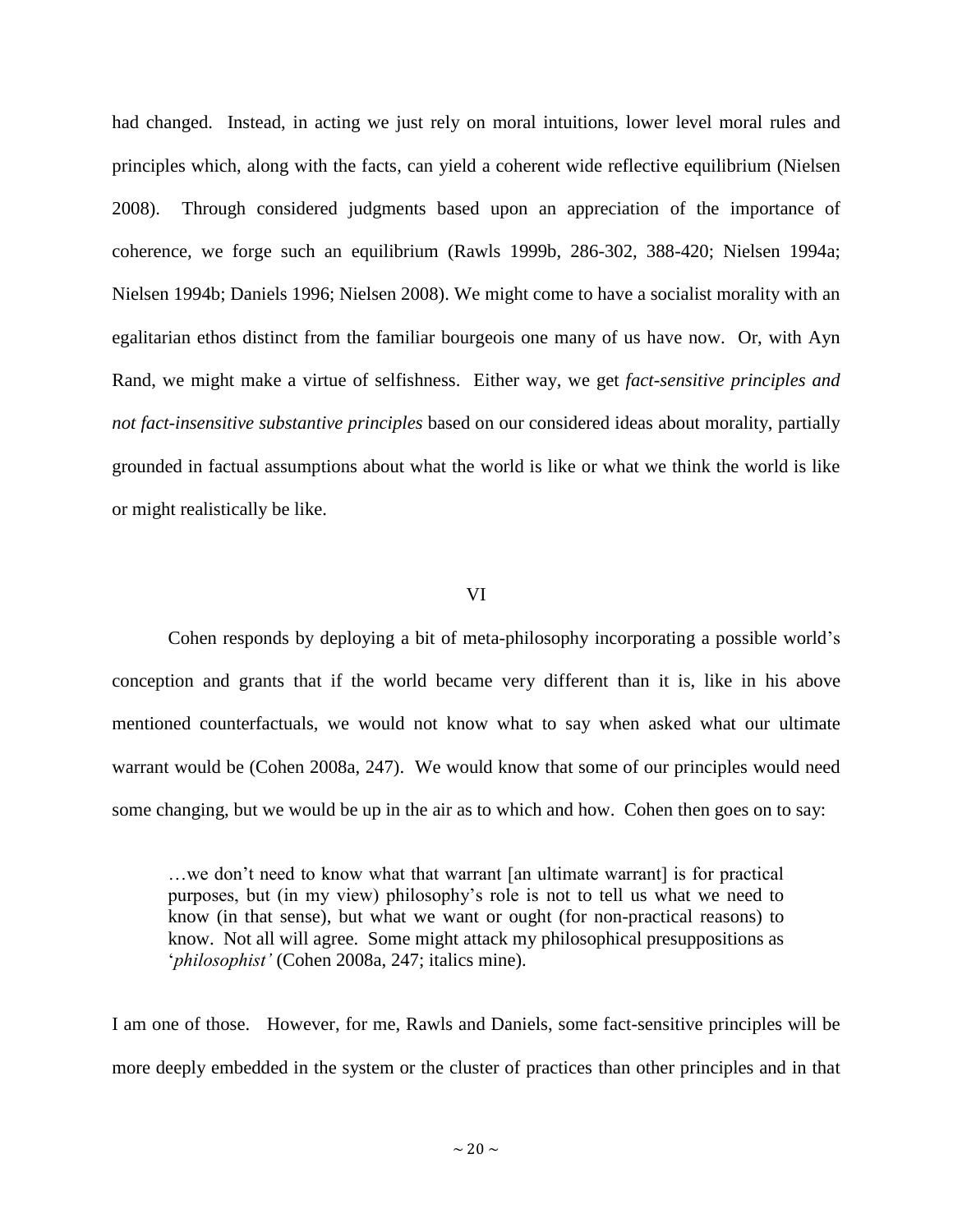non-Cohenist but Quinean, fallibilist sense could be called ultimate (fact-sensitive) normative principles. But even that may be too much ultimacy for anyone utilizing a Peircean pragmatist method of belief formation an fixation.

Cohen is right that what some of his convictions would become is unclear if his wild counterfactual situations obtained. Yet even if we accept Cohen's claim that we need all possible worlds' justification for some theoretical *philosophical* purposes, we should still eschew such possible worlds' philosophy as a language-game we should not and maybe cannot play, on the grounds that *moral reasoning or normative political reasoning is practical reasoning.* To have the understanding that practical reasoning can yield, we must understand what those practical functions are and (perhaps) why moral reasoning has those functions. But that latter consideration comes down to knowing their rationale, itself a practical question that requires no answer to Cohen's *allegedly* purely theoretical questions. When we know the practical purposes moral and normative political practices have and the rationale of these practices, we will have all we need to know and perhaps all that we can know about them. And there we are firmly in the domain of fact. And we remain in the sphere of practical reasoning. We should follow the Jamesian, Deweyian, Rortian conception (not the Peircean one) that when two or more verbally distinct distinctions make no practical difference, there is no difference: as Rorty crisply puts it, "if a debate has no *practical* significance, then it has no *philosophical* significance" (Rorty 2007, 34).

#### VII

Cohen might think Rorty's claim too Luddite. But why try to think about the moral contexts of all possible worlds? It is problem enough to grasp what a reasonable conception of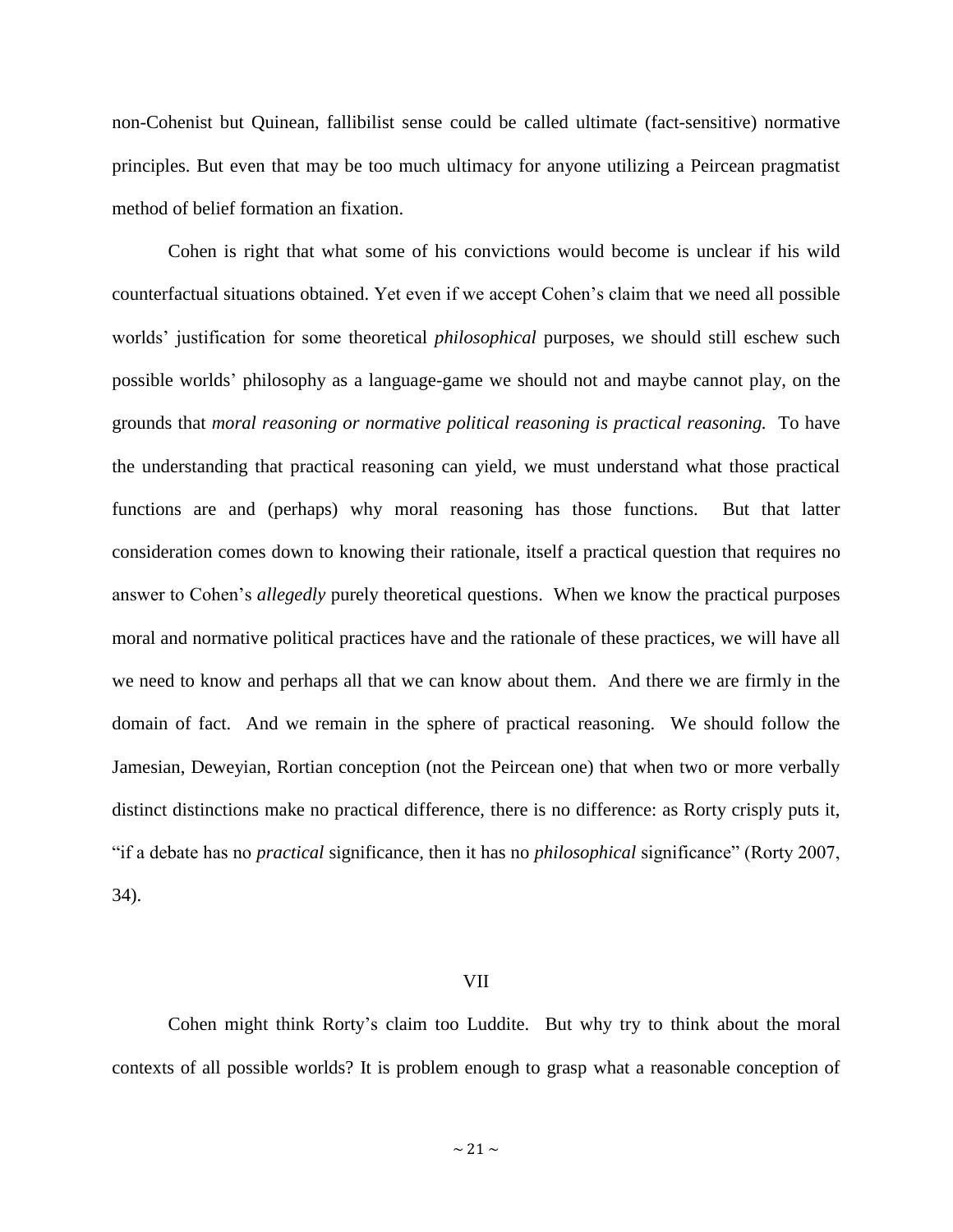justice is for our world, i.e., to understand the actual use of 'justice' well, various conceptions of justice, considerations of a hopefully achievable better world and to evaluate them along with a good understanding of the principles in play in moral reasoning and an understanding of the relevant, basic psychological, social and historical facts of human nature and society. We, as Sen argues, do not need to know what 'pure justice' is either in our world or any merely possible world let alone in all possible worlds (Sen 2009). We do not need to know what harm would come to us if we had metallic-like exoskeletons. If we get a good mastery of how things could on the best case scenarios *realistically* go in our world, we will have all we need to know concerning what a decent, just, caring and humane society and world would look like. Do we need to know whether there are ultimate principles or whether, even if there are, they are all factsensitive or fact-insensitive? Do we need, even assuming (which is a lot) we can know, what is true or warranted about justice for all possible (consistently thinkable) worlds?

Shouldn't we stick with the pragmatist claim that if a difference in an argument—most particularly in moral and political argument—has no practical significance, then it has no philosophical significance either, or indeed any other kind of significance, except for those who like to play games? Shouldn't we say that about significance across the board? Should we not treat issues like Cohenish type questions about whether *ultimate* principles are fact-insensitive or not, with benign neglect? Yet surely the philosophical establishment, including Cohen, will not like such a pragmatist turn.

#### VIII

It is fundamental for Cohen—a deep *philosophical* conviction—that ultimate normative principles are not grounded in facts (Cohen 2008a, 250). In discussing the familiar philosophical

 $\sim$  22  $\sim$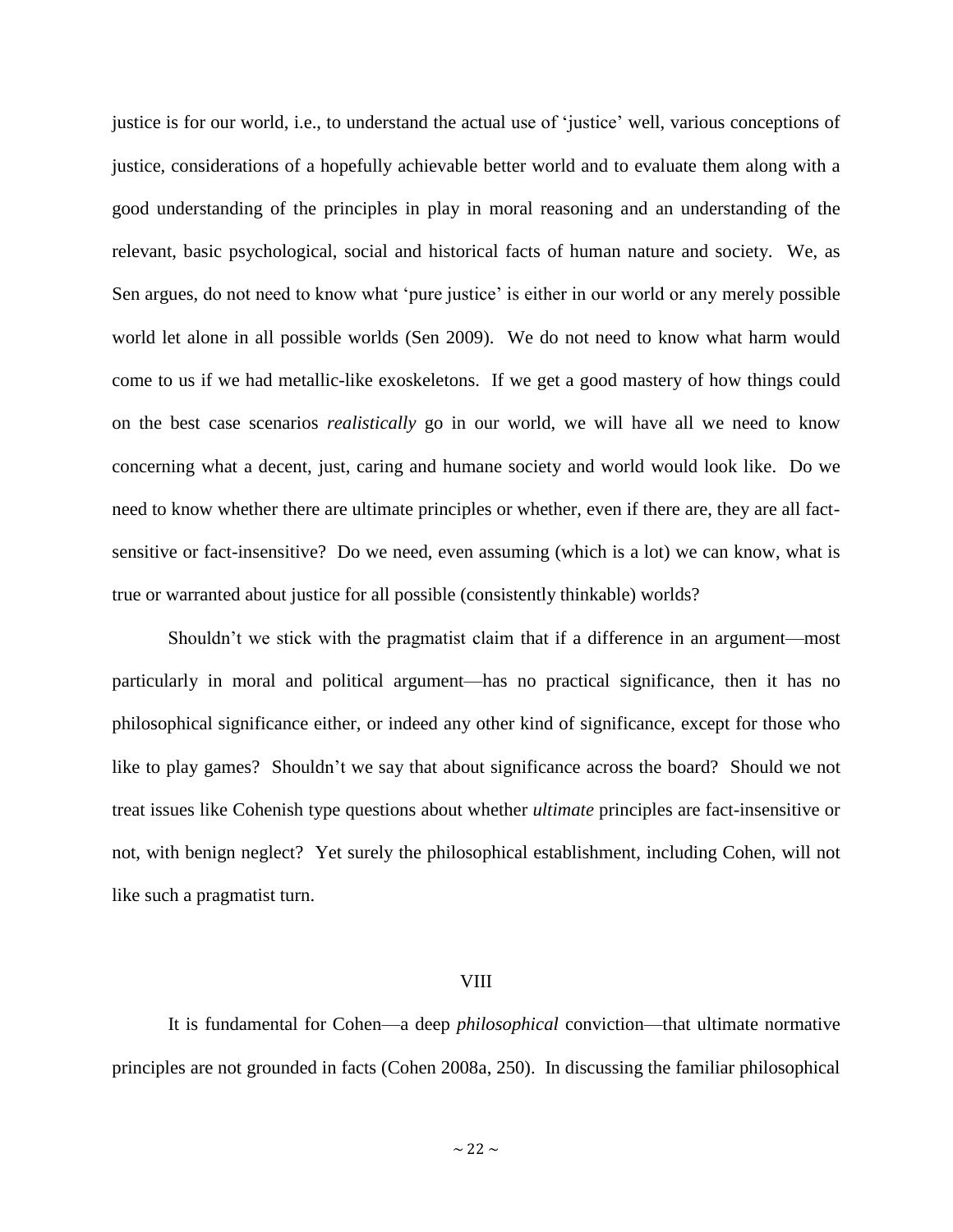conception that ought implies can, he gives a new argument for his deeply embedded philosophical conviction. It goes as follows: *If something should be done, then, if it is possible, it should be done. We can see from this, Cohen claims, that we judge the normative independently of its factual possibility. Feasibility doesn't establish the grounds of justice*  (Cohen 2008a, 252-53). What feasibility establishes instead is when we can *implement* justice and when we should try to do so. But what is justice, he claims, is determined independently. What *causes* us to have such a concept of justice (how we get socialized into it), to give it the weight we do and how we can ascertain that or even come to know or be justified in believing what we think we know justice is, is different from the question of what justice is. We have two considerations here, one *causal*, one *epistemological,* both distinct, Cohen has it, from determining what justice is. That is a metaethical question about the logical status of ultimate principles of justice. His metaethical thesis is neither a genetic (causal) nor an epistemological one. This, as Cohen admits, may lessen his thesis's interest, but makes clear its uniqueness and, by so limiting his claim, increases its cogency. (See Sections 10 and 16 of Chapter 5 of *Rescuing Justice and Equality.*)

As Cohen states in two closely related contexts: (1) "We are committed to some factinsensitive principle whenever we adopt a principle in the light of, and, therefore, sensitively to, the facts" (Cohen 2008a, 256); and (2) "Mine is the *a priori thesis* that, if facts ground principles, then fact-free principles are at the foundation of the structure of the belief of anyone who is clear about what he believes and why he believes it" (Cohen 2008a, 257). But, Cohen has made no attempt to show that to deny either of the above two mentioned theses is to be involved in a contradiction or to be in conflict with what he calls elsewhere "the rule of reason" (Cohen 2000, xxii-xxiv). Moreover, to deny (1) and (2) does not seem to be contradictory. In fact, if my prior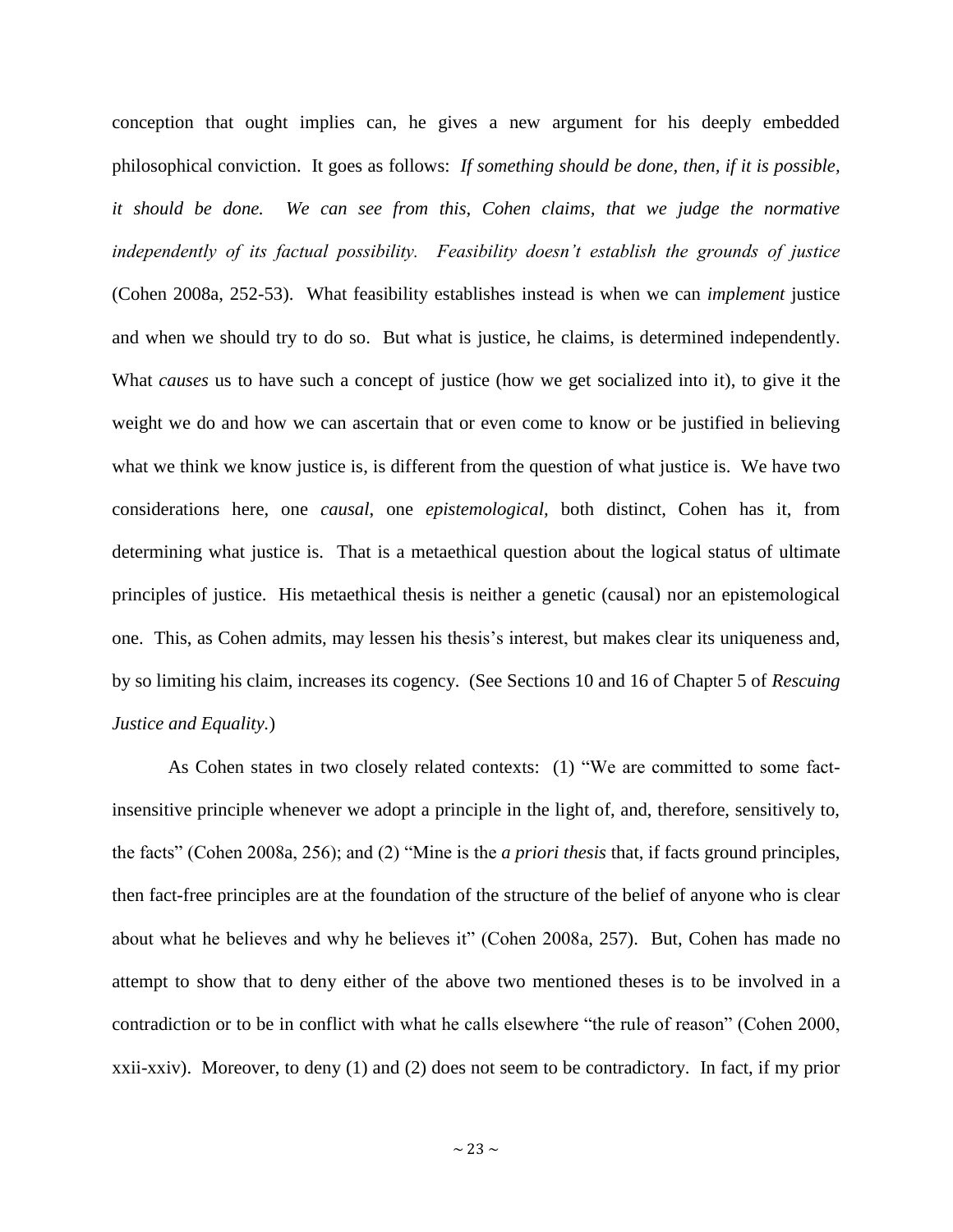argument is sound concerning the claim that all principles are part of an interconnected cluster of propositions (sentences if you will), containing empirical propositions, rules, principles and norms of various sorts, then these alleged ultimate principles are in reality just deeply embedded principles in that practice of interlocked beliefs where no principles are ultimate *in Cohen's sense*. If this is so, the ground is taken out from under his claim about there being foundational ultimate fact-insensitive principles. It is factually false that 1 and 2 are true. Far from being *a priori* propositions, 1 and 2 turn out to be *non-a priori* propositions and false ones at that.

## IX

However, that for the nonce aside, Cohen has given us no grounds for claiming they are substantive *a priori* principles, in some deep sense independent of our use of language (our use of a particular language, and thus a contingent matter). Nor that it can be *a priori* true in all possible languages or *a priori* true independently of any language or indeed be so in any language. *Given our use of our language,* 'Puppies are young dogs', 'Brothers are male siblings', are *a priori*. But that requires an empirical fact about English for it to be so. English use could have been otherwise and it is possible, though (to put it mildly) not likely, in the future it might so change. And given (another empirical assumption) that the key terms in those Englishlanguage sentences have at least rough synonyms in all other languages—radical translation to the contrary notwithstanding—then these are also language-dependent, but for all that somehow *a priori* propositions can, *in that sense (a particular language-independent sense) be a priori* and to the extent that all languages have such synonyms then we can speak of them as linguistic universals, e.g., that 'Puppies are young dogs' will have their equivalents in all languages. But whether or not they do is itself an empirical matter. When push comes to shove we have an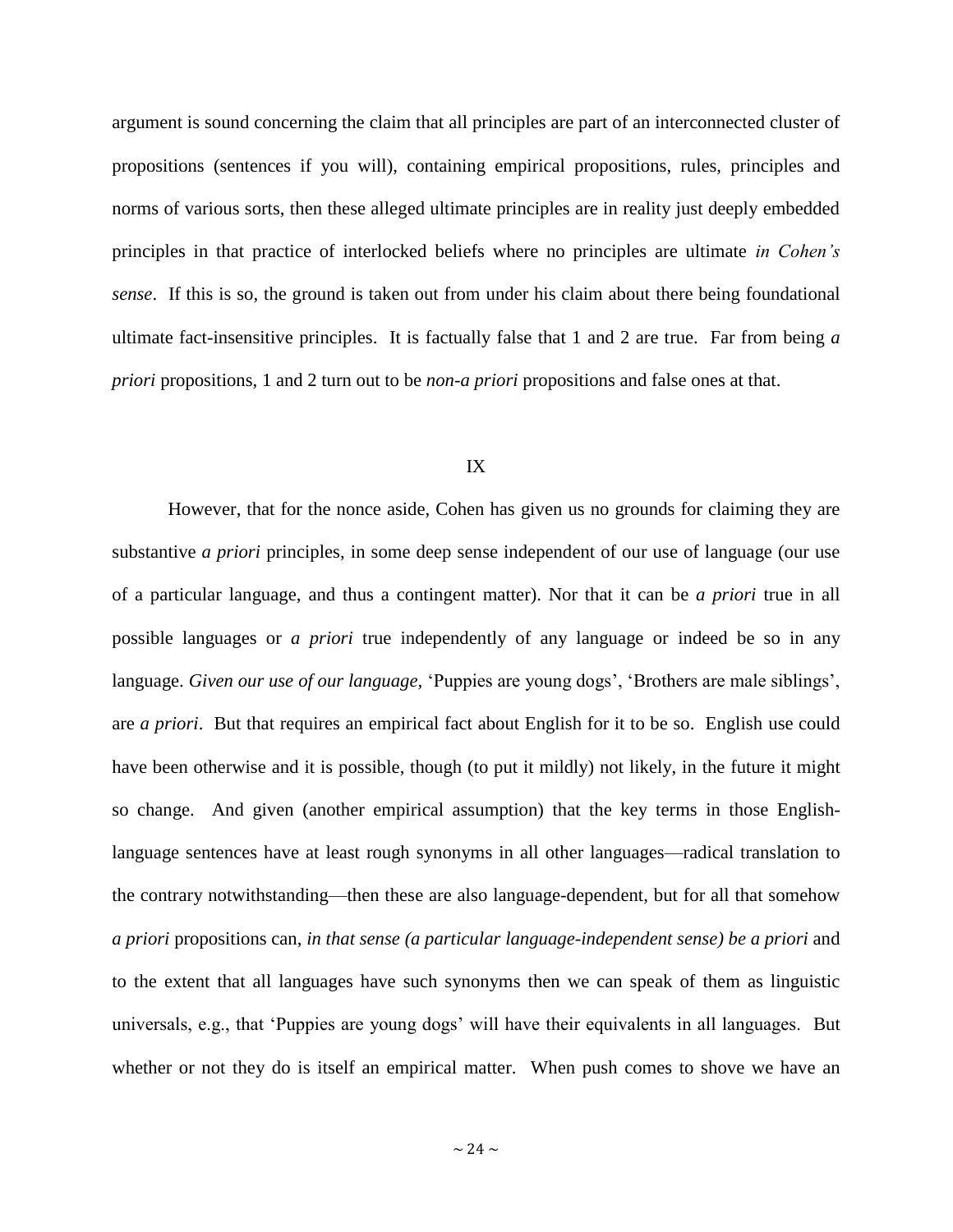empirical and thus contingent matter, namely, whether there are such equivalencies in all languages. Because of this the very idea of fact-insensitive ultimate principles is problematic.

However, Cohen's key sentences (or propositions) appear not to be *a priori* and he has given us no reason to think they are not dependent on the contingent matter of use. There is no sense of the possibility of a cut away from the empirical. Contingency seems, (*pace* Cohen) to go all the way down.

## X

There is another place where Cohen's claim should be questioned. When we come out with moral truisms like 'Promises must be kept' 'Torture must never be practiced', 'Respect for all human beings must be shown' these truisms (true for all of that), carry tacit *ceteris paribus* qualifiers. For the torture one, remember in the film *The Battle of Algiers* the ticking bomb scenario where the French officer directing torture was careful to see that no more pain was inflicted than necessary, there being no other means of attaining the necessary information rapidly enough to locate the bomb before it exploded with what would be the consequence of killing many people, some of them—children—completely innocent.'Respect for all humans must be shown' *seems* not subject to an *implicit ceteris paribus.* But, even that *may* be questioned. Consider the Hitlers of the world. But what of respect for all human beings with respect-worthy characteristics? Well, perhaps? But even here there perhaps are contingencies (Nielsen 2000).

The prohibition on torture principle was treated by Cohen as a fact-insensitive principle but, if my above remarks are on the mark, unsuccessfully. But 'Respect for all those having respect-worthy characteristics' might be taken as the fact-insensitive backup for respect for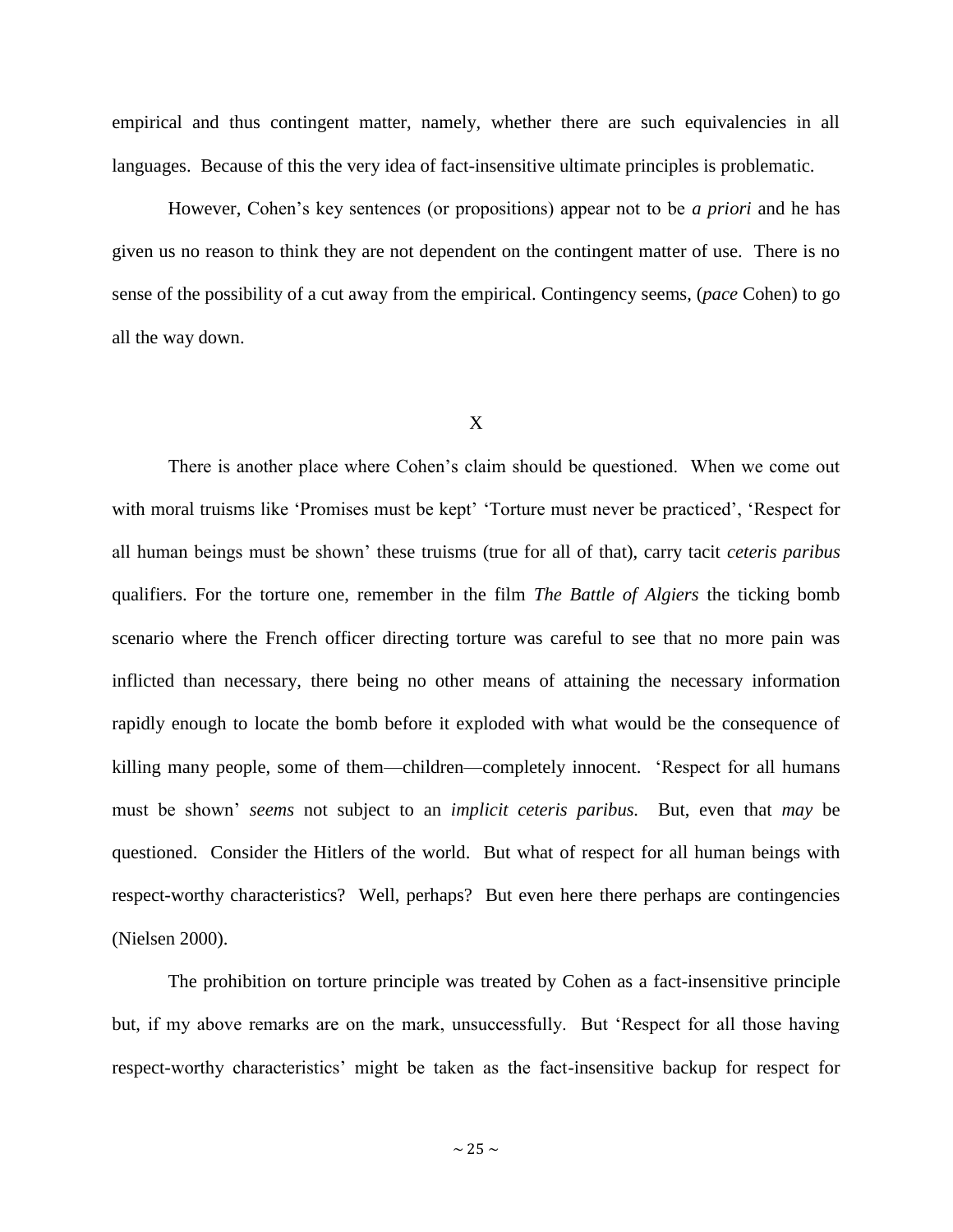persons. There are at least two troubling things here. (1) The term 'respect-worthy' is a thick normative descriptive evaluative term, which has both a descriptive and a normative force, a force which does not unscramble (*pace* R. M. Hare) into purely factual and purely normative components. But this means that 'Respect for all those having respect-worthy characteristics' is itself fact-sensitive. (But suppose it is taken hypothetically?) (2) It is a factual issue whether *all*  humans in fact have respect-worthy characteristics. So it must be shown that respect for all human beings is a fact-insensitive principle, though 'Have respect for all those having respectworthy characteristics' is *perhaps* itself fact-insensitive. But tautological and thus empty. If not? *Then* back to 1. My argument is not conclusive here and I am not sure that anything would make it conclusive or even right, but still it needs to be contended with.

Cohen treats matters here hypothetically, namely, '*If* human beings have respect-worthy characteristics, then they should be treated with respect' and that is the principal type principle that Cohen takes to be fact-insensitive. Moreover, if we withdraw the appeal of requiring respect-worthy qualities and say instead 'All humans *in some way* should be shown respect', we clearly get something substantive and not merely hypothetical and *perhaps a priori* and thus empty. But it is implausible to claim that that proposition is *a priori*. We run up against the problem of the existence of the not inconsiderable number of human monsters who populate or have populated the planet, some notoriously historically relevant on a grand scale on the world stage, many more who are equally vicious but more locally so and again the many who are just privately vicious, 'the unsung heroes' contributing to our brutal and savage world. (Remember Michael Haneke's depictions in his film, *Ruban Blanc*.)

Should we respect Hitler, Stalin, Papa Doc and Baby Doc, Pinochet, Saddam Hussein, Ariel Sharon, George W. Bush, Dick Cheney, or Donald Rumsfeld, all with few, if any, respect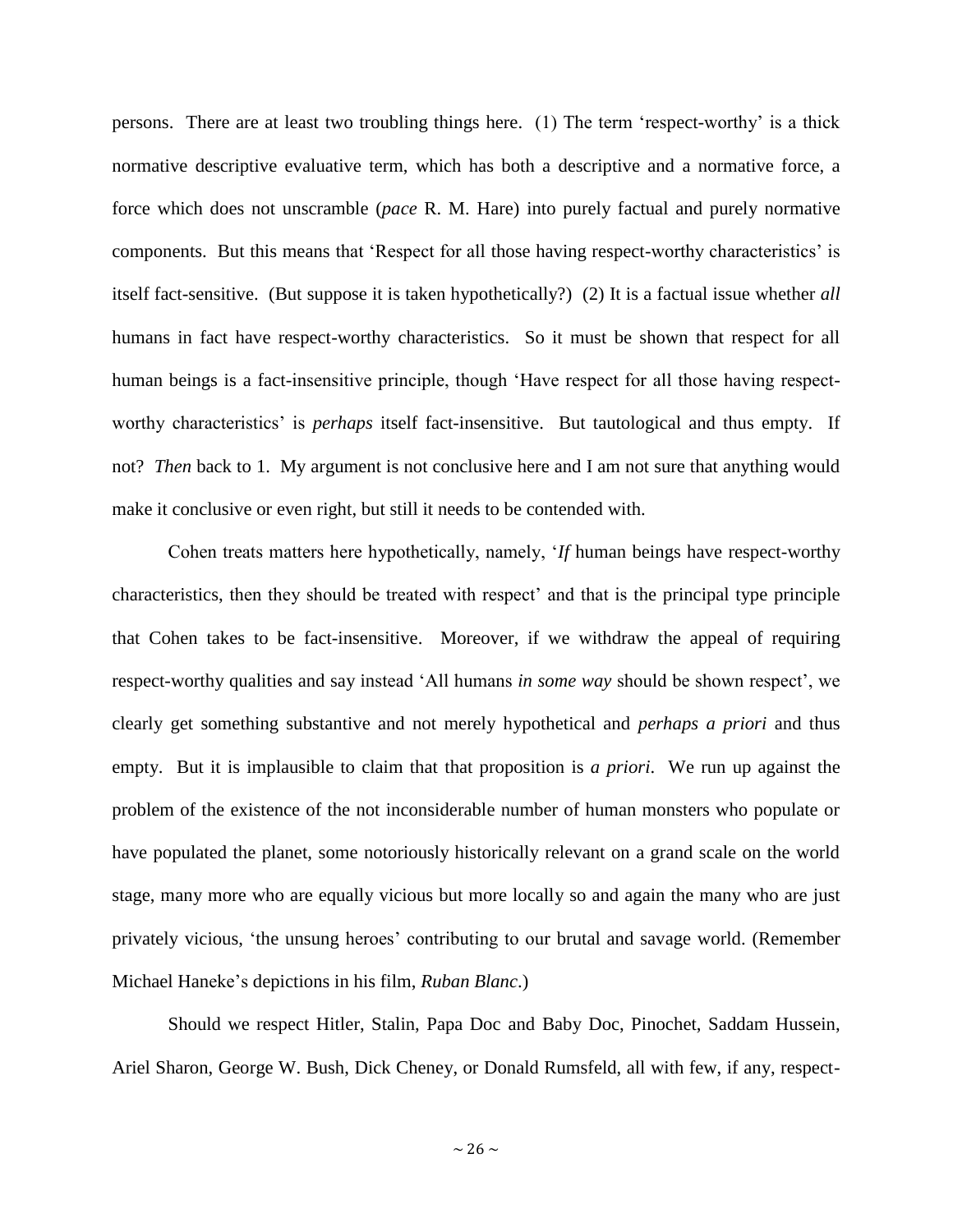worthy characteristics? (I do not deny that some of these individuals are/were more monstrous than others.) Should they all, just because they are human beings, be respected? Or should we say, even in the face of their monsterhood, that just in being human, they, as everyone else, should be in some way respected? Does 'in some way' give us some non-Cohenish wiggle room? There will be some people who will say that at least the worst ones, e.g., Hitler, should not be treated with any respect at all. However, in appealing to 'all human beings must in some way be treated with respect' do we have an ultimate fact-insensitive principle? (It is tricky here, for 'in some way' and our use of 'human being' as distinct from '*homo sapiens'* raises factsensitive issues.)

Probably as a minority, I would say 'Monsters or not, with respect-worthy characteristics or not, these human monsters should in some way be respected.' I am not sure whether that principle is fact-insensitive or not. But 'in some way' counts against it being so. It is surely contestable—what in the old days was mistakenly called 'essentially contestable'—and far from obvious who is right or how we could determine here who, if anyone, is right or even more nearly right. Even though Saddam Hussein was a revolting thug, an evil monster and plainly so, it was wrong—and plainly so—to have taunted him as he was being executed and that even Hitler (our prime paradigm of a really evil man) if he could have been captured should have been given a genuinely, as far as that was possible, fair trial and, with what would doubtless have been the judgment guilty, have either been executed (without taunting) or given life imprisonment without parole at hard but, if possible, socially useful labor or, if found not guilty on grounds of being insane, be put in an insane asylum out of harm's way both to others who he might harm and from harming himself. No suicide option for him.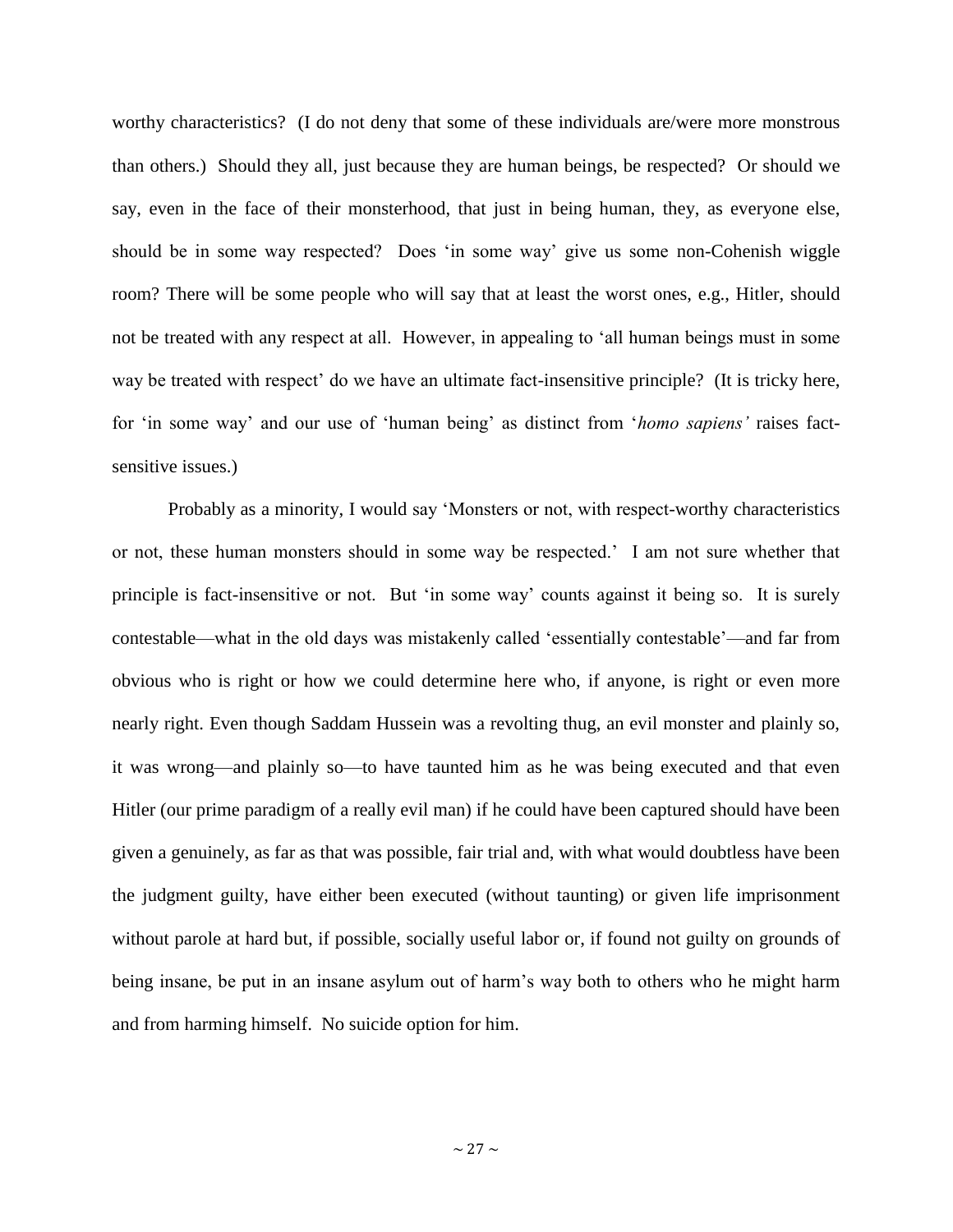I can understand the reaction of many French (and not only French) who, seeing the condition of former concentration camp prisoners returning to France, said 'All Germans should be killed'. But plainly, if understandable, it is both irrational and very wrong (Duras 2006, 127- 47). But many with the 'kill them all' attitude actually did take a moral point of view. They would say that a captured Hitler without trial should have been treated like a mad dog running loose in the street and just shot without further ado. The relevant point here is that neither my stance nor the opposite stance articulates an *a priori* truth just clear to the light of reason. Even for, in a Quinean sense, very ultimate principles, there is no such fact-insensitive, factindependent, *a priori* or otherwise, ultimate normativity with any substantivity that cannot intelligibly be denied. That is true for mine as well as those of my opponents. What counts as 'being respect-worthy' and what it is to treat someone with respect is *in part* a factual matter. We couldn't even understand that principle without an understanding that is fact-sensitive.

## XI

However, Cohen persists. Perhaps he would think that, even for the old atheist that I am, my beliefs here are *religiose*? What we need from Cohen are arguments or, as Wittgenstein would say, perspicuous representations. But Cohen believes in essences, believes that both rationality and justice have an essential nature. In all possible worlds the concept of rationality and the concept of justice have necessary and sufficient conditions; the same conditions that obtain for what would be rational and just in all possible worlds. And we must, Cohen has it, investigate these matters *a priori*; that is, just intuit them. This *seems* for him a defining feature of what makes an issue philosophical. He even says, at least seemingly messing up his own account, that he does not "think that it prejudices the *a priori* status of claims about the nature of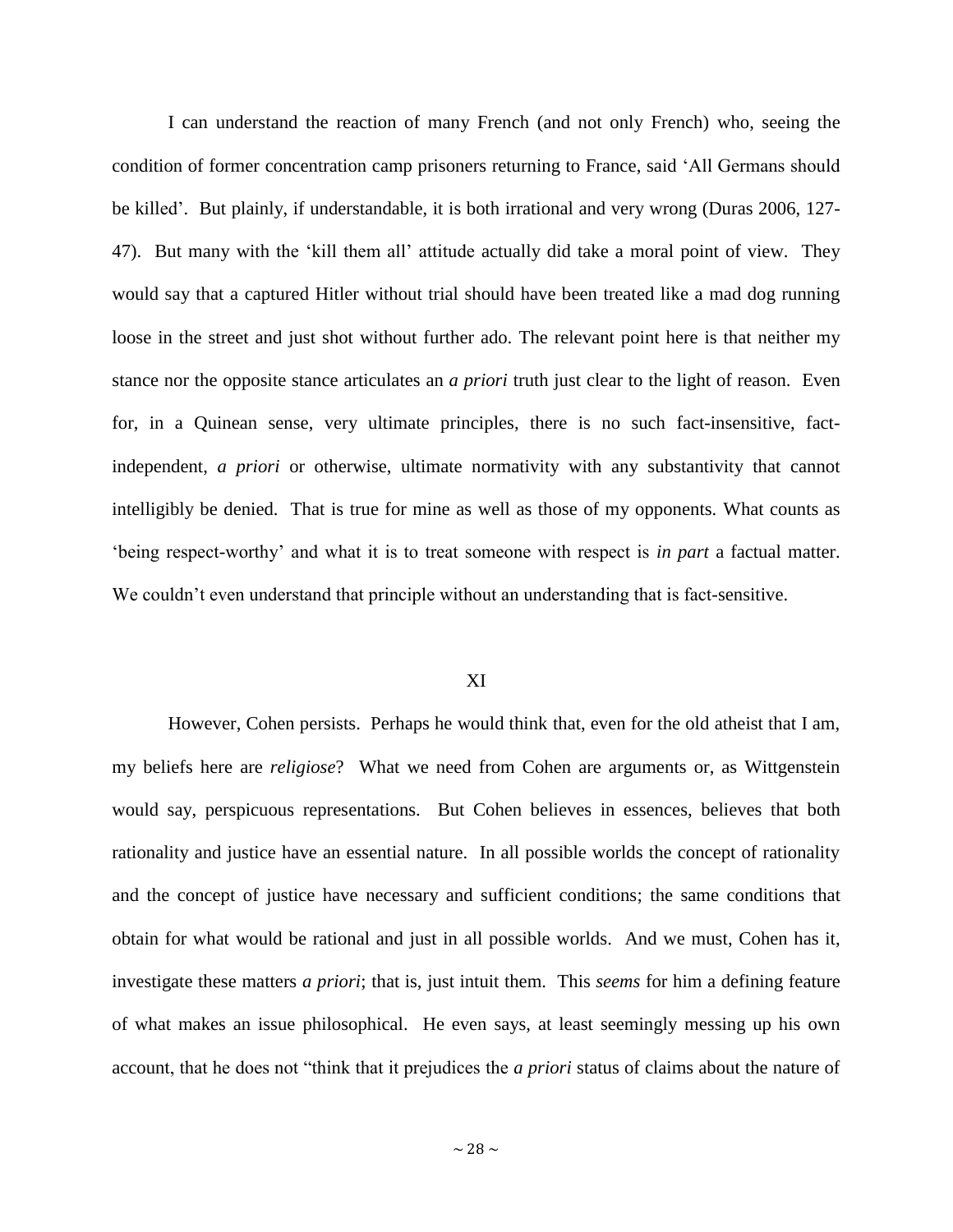rationality that we would be inclined to reject a characterization of rationality if it had the consequence that most people were very irrational most of the time" (Cohen 2008a, 257). This seems more in accordance with a Moorean-Ryleian translation into the concrete than with an essentialism. I would reject Cohen's claims here about rationality having an essence.

I believe there is a lot of irrationality going on, much more than most of us expect. Why do both Cohen and I think that a proper conception of rationality could not have it that most people are most of the time irrational? Why could that not be compatible with the concept of rationality? Why do most of us think that way and how would or could we warrant that? Why do we think, even when we also think that there is a lot of irrationality around? Do we empirically determine that most people are not irrational most of the time? If not that way, then how? Is it an *a priori* matter whether that is so about rationality? I, like many others, think that neither rationality nor justice nor, for that matter, anything social or psychological has an essential nature. There may be natural kinds in chemistry but there are no social or psychological natural kinds. We determine that empirically by examining the uses of the words 'rationality' and 'justice' and their (*perhaps* only partial) cognates in other languages.

When we do this carefully we understand that we do not and cannot, except *arbitrarily*  stipulatively, determine such matters. Such stipulations are empirical acts, e.g., 'justice' is used this way. There is nothing fact-insensitive here or anywhere along the line, no necessary and sufficient conditions for something being rational or just. Is there any compelling, good reason, warranting us to believe "that anyone who is entirely clear about what her principles are and why she holds them has principles that are independent of her beliefs about facts" (Cohen 2008a, 257)? I don't see that Cohen has established that or even come near to doing so or even made it a plausible assumption.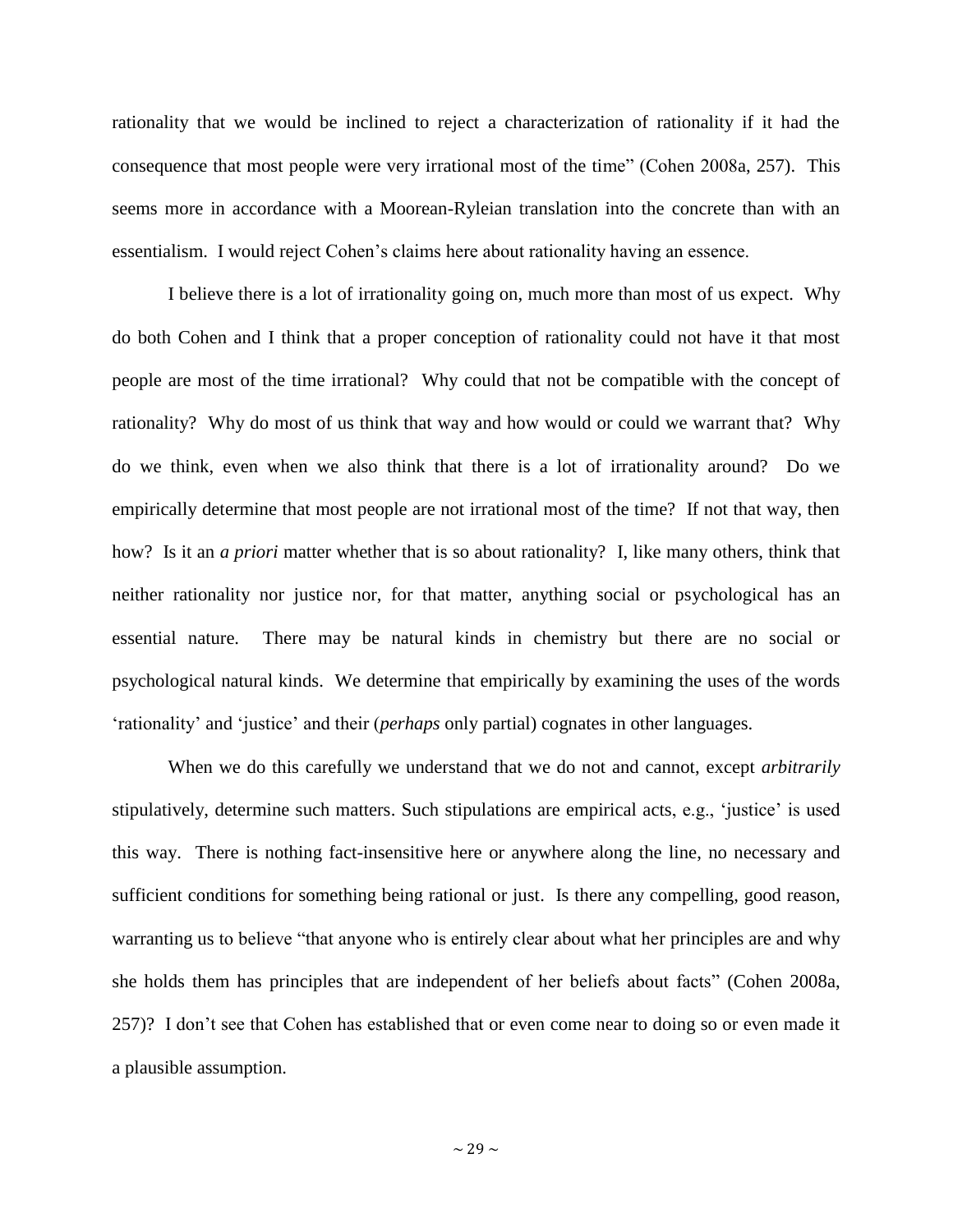Cohen is an essentialist; he aspires to know that there are essences and what essences are and in particular to know what justice is as such, what justice essentially is, what justice in its purity is, what the very nature of justice is, what are the necessary and sufficient conditions of justice, namely, what are the properties that all and only just acts, just principles, just rules, just attributes, just practices, a just ethos and the like have. Its essence is the basic or primary element of justice, that which it could not be lacking without the very idea of justice ceasing to exist, to be conceivable and consistently thinkable. (But, again, that is an empirical matter.) Justice is thought by Cohen to be a natural kind such as water or salt.

Anti-essentialists, by contrast, say that for anything or any activity, or at least for any social or psychological thing, there is no such thing as its *intrinsic* nature. Rather, all properties are relational. *Perhaps* that is too strong? But clearly, not all things have essences. Take the number 12. We have not the foggiest idea of what its essence would be. All of the numbers with their infinitely different relations to many other numbers are in *internal* relations. None of these relations could be different without a number, say 12, being different. How could we ascertain the essence of twelve-hood short of finding some mechanism for generating all the true descriptions of 12, specifying all its relations to *all* the other numbers? Vis-à-vis this, Richard Rorty remarks:

Mathematicians can in fact produce such a mechanism by axiomatizing arithmetic, or by reducing numbers to sets and axiomatizing set theory. But if the mathematician then points to his neat little batch of axioms and says, 'Behold the essence of 17!' we feel gypped. There is nothing very seventeenish about those axioms, for they are equally the essence of 1, or 2, of 289, and of 1,678,922.

…whatever sorts of things may have intrinsic natures, numbers do not— …it simply does not pay to be an essentialist about numbers… it also does not pay to be essentialist about tables, stars, electrons, human beings, academic disciplines, social institutions, or anything else. …all such objects …resembl(e) numbers in the following respect: there is nothing to be known about them except an initially large, and forever expandable, web of relations to other objects.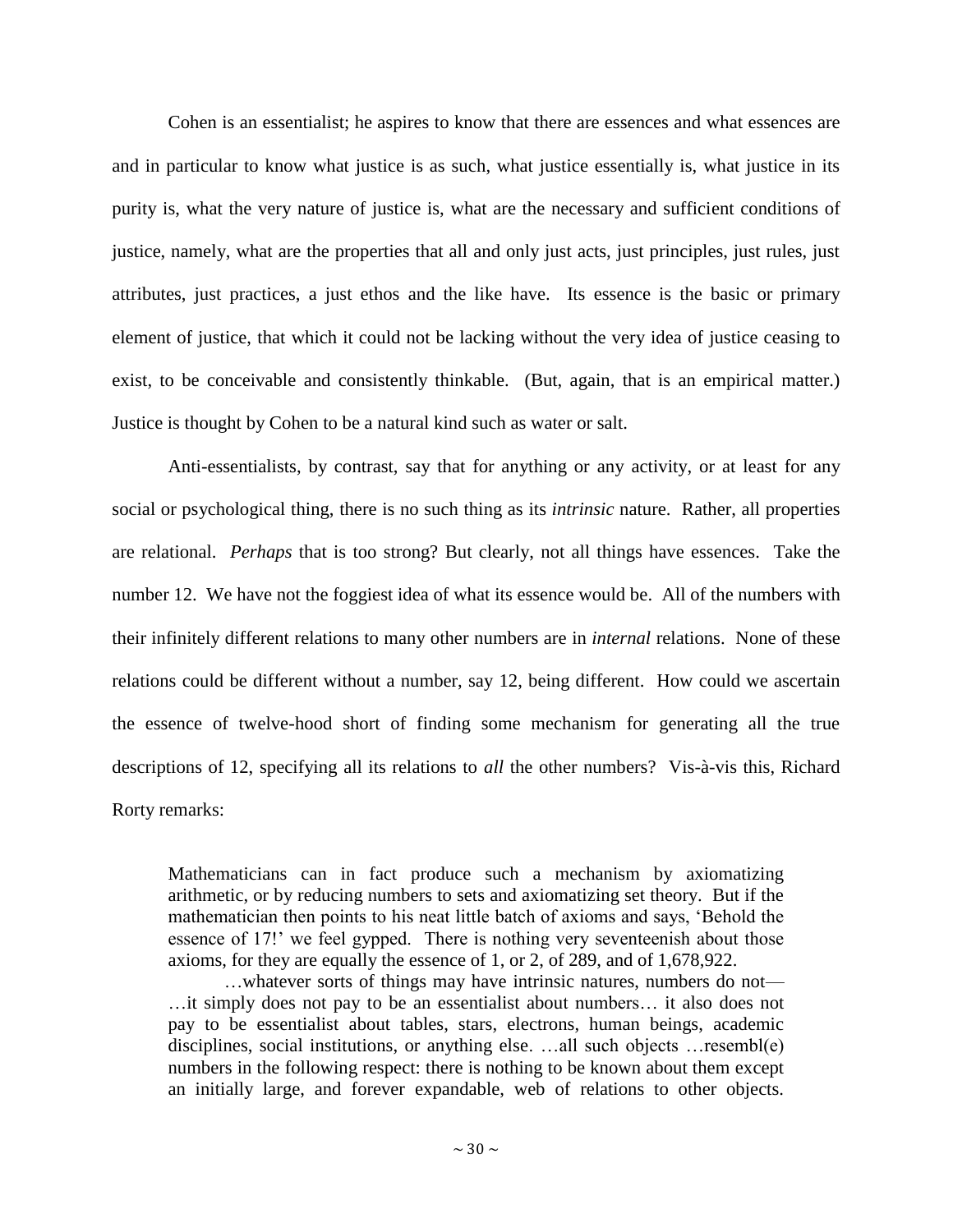Everything that can serve as the term of a relation can be dissolved into another set of relations, and so on for ever. There are, so to speak, relations all the way down, all the way up, and all the way out in every direction…

 To say that relations go all the way down is a corollary of psychological nominalism: of the doctrine that there is nothing to be known about anything save what is stated in sentences describing it. For every sentence about an object is an explicit description of its relation to one or more other objects (Rorty 1999, 53- 54).

However, the essentialist will respond that all properties are not relational. We cannot have relations without things to be related. If there were not, for example, a hard, substantial autonomous table for us to stand in relation to, constituted out of hard, substantial, elementary particles, there would be nothing to get related to and so no relations there. There is, as an untutored common sense insists, "a difference between relations and the things that get related, and philosophy cannot break that distinction down" (Rorty 1999, 55).

The anti-essentialist reply is that "all that we know about this hard, substantial table [about the thing that gets related as opposed to its relations] is that certain sentences are true of it" (Rorty 1999, 55). We know "a given table is rectangular, brown, ugly, made out of a tree, smaller than a house, larger than a mouse, and so on indefinitely" (Rorty 1999, 55). We never get a characterization of its *intrinsic nature*—something that has necessary and sufficient conditions, a set of properties common to and distinctive of all tables. Moreover, all things are like that: devoid of intrinsic properties.

An essentialist will at that point go *anti-linguistic* and refuse to admit that language provides our only cognitive access to objects, claiming that we "must have some prelinguistic knowledge of objects"—some *knowledge by acquaintance* (Rorty 1999, 56). An empiricist trying to be an essentialist might try to demonstrate his *knowledge by acquaintance* by banging his hand on the table or telling us to do the same and just feel or look, thereby freeing ourselves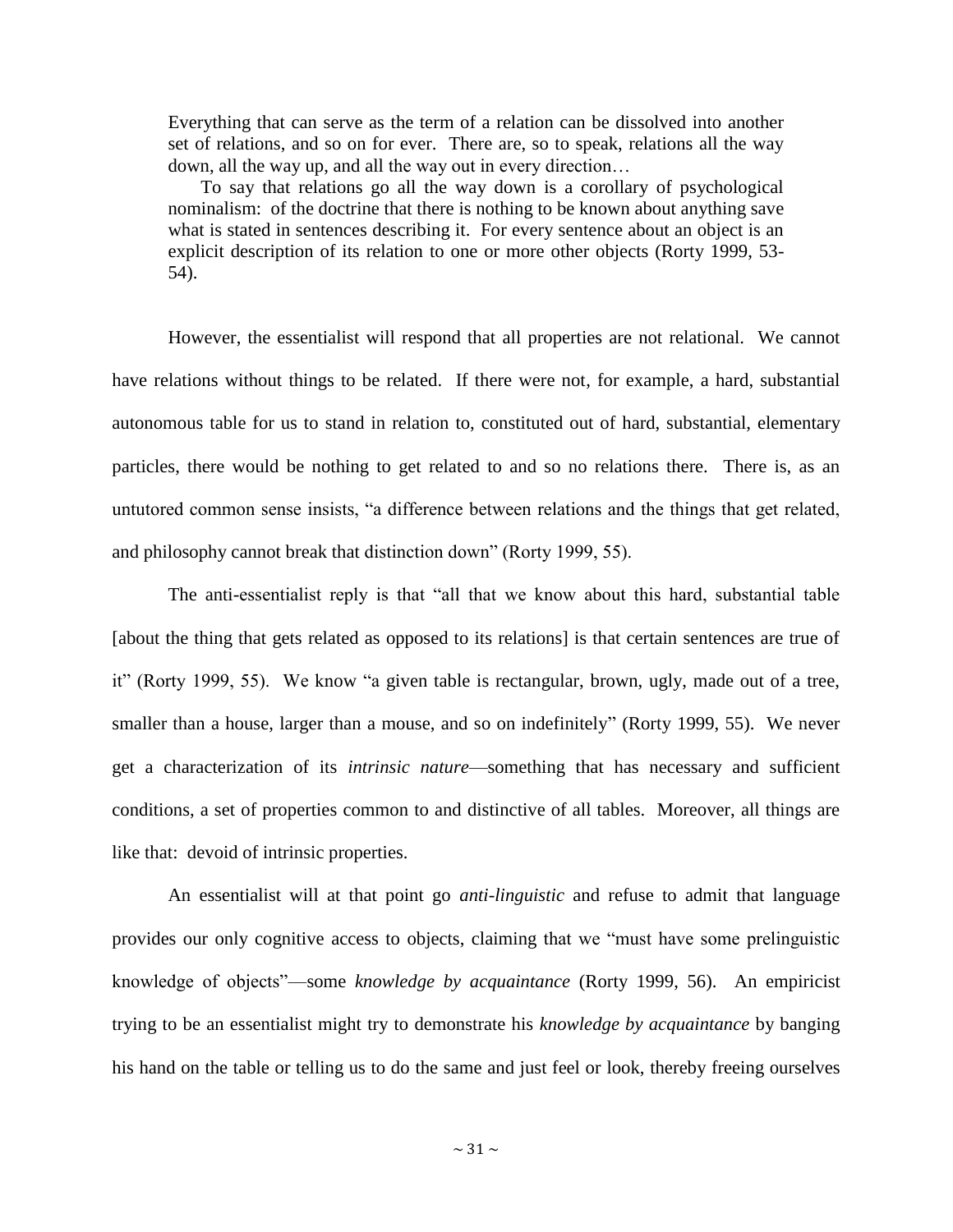of any verbal characterization of what we feel or see, thereby revealing our "knowledge of the table's *intrinsic causal powers*, its sheer brute *thereness*" (Rorty 1999, 56). But we will never get a sheer thereness or thisness that yields any understanding. This shows, Rorty claims, something that an empiricist trying to be an essentialist claims, but it will not put us just brutely in touch with reality: the distinctive things that we in everyday life are aware of. The antiessentialist, who at this point will be accused by not a few (unfairly I think) of being an unwitting linguistic idealist, will not acknowledge, and cannot make sense of, an allegedly *purely ostensive* identification or knowing, a brute knowledge by acquaintance. Remember Wittgenstein's reminder that any ostensive definition can be variously interpreted in every case. By itself it is just taken by empiricist as an inarticulate brute thisness or thereness (whatever these are).

However, we do not "get on more intimate terms with the table, closer to its intrinsic nature, by hitting than by looking at it or talking about it" (Rorty 1999, 56). Such banging, touching, or looking and similarly allegedly purely *ostensive* matters do not succeed in taking one out of language into fact, into some direct non-linguistic awareness of how things really are. Rorty goes on to say

 Unfazed…the antiessentialist reiterates that if you want to know what the table really, intrinsically, is, the best answer you are going to get is 'that of which the following statements are true: it is brown, ugly, painful to banging heads, capable of being stumbled over, made of atoms, and so on and on.' The painfulness, the solidity, and the causal powers of the table are on all fours with its brownness and its ugliness. Just as you do not get on more intimate terms with the number 17 by discovering its square root, you do not get on more intimate terms with the table, closer to its intrinsic nature, by hitting it than by looking at it or talking about it. All that hitting it, or decomposing it into atoms, does is to enable you to relate it to a few more things….

 The…anti-essentialist denies that there is a way to pick out an object from the rest of the universe *except* as the object of which a certain set of sentences are true. With Wittgenstein, he says that ostention only works against the backdrop of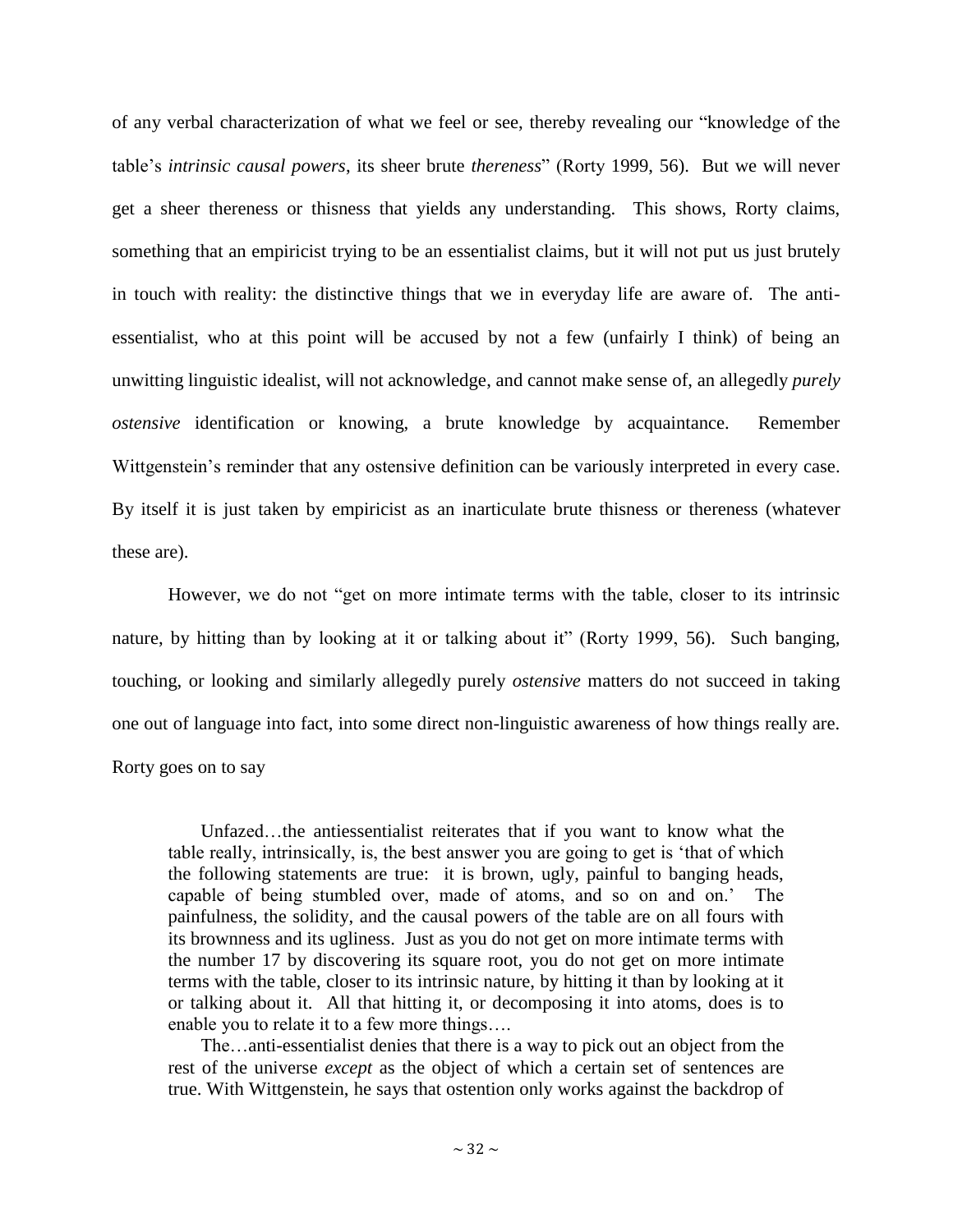a linguistic practice, and that the self-identity of the thing picked out is itself description-relative. Anti-essentialists think that the distinction between things related and relations is just an alternative way of making the distinction between what we are talking about and what we say about it. The latter distinction is, as Whitehead said, just a hypostatization of the relation between linguistic subject and linguistic predicate.

 Only when linked up with some other parts of speech does a noun have a use, and only as the term of a relation is an object an object of knowledge. There is no knowledge of the subject without knowledge of what sentences referring to it are true, just as there is no knowledge of a number without knowledge of its relations to other numbers (Rorty 1999, 56-57).

Still, Cohen digs in his heels. He remarks in his chapter on constructivism (Chapter 7):

I agree with the Socratic-Platonic view that led Socrates to reject illustrations of, for example, just behavior as providing a proper answer to the question "What is Justice?": no list of examples reveals what it is about the examples that makes each an example of justice. Until we unearth the fact-free principle that governs our fact-loaded particular judgments about justice, we don't know why we think what we think just is just. And we have to retreat to (what we consider to be) justice in its purity to figure out how to institute as much justice as possible inside the cave.

 The "lovers of sights and sounds" in Book V of Plato's *Republic* think it suffices for saying what justice is to say what counts as just within the world of sights and sounds. They scarcely recognize the question What is justice, *as such*? In a world where the facts are *F*, they believe that *P* constitutes justice, and they do not abstract even so far as to see that they believe, independently of the facts, principles of the form *if F then P*. Plato thinks, and I agree, that you need to have a view of what justice *itself* is to recognize that justice dictates *P* when *F* is true. That is how justice transcends the facts of the world (Cohen 2008a, 291).

I am not a Platonist, an essentialist, an empiricist trying also—as Rorty describes above—to be an essentialist, nor am I a linguistic idealist. To use Plato's metaphor, we can only say what justice is, know what justice is or indeed any other moral or normative notion is, from within the world of sights and sounds. To know what justice is or any such notion we have to (*pace* Plato and Cohen) translate into the concrete after the fashion of Moore, Wittgenstein and Ryle of Cambridge and Oxford tradition of philosophy of the mid-twentieth century. Without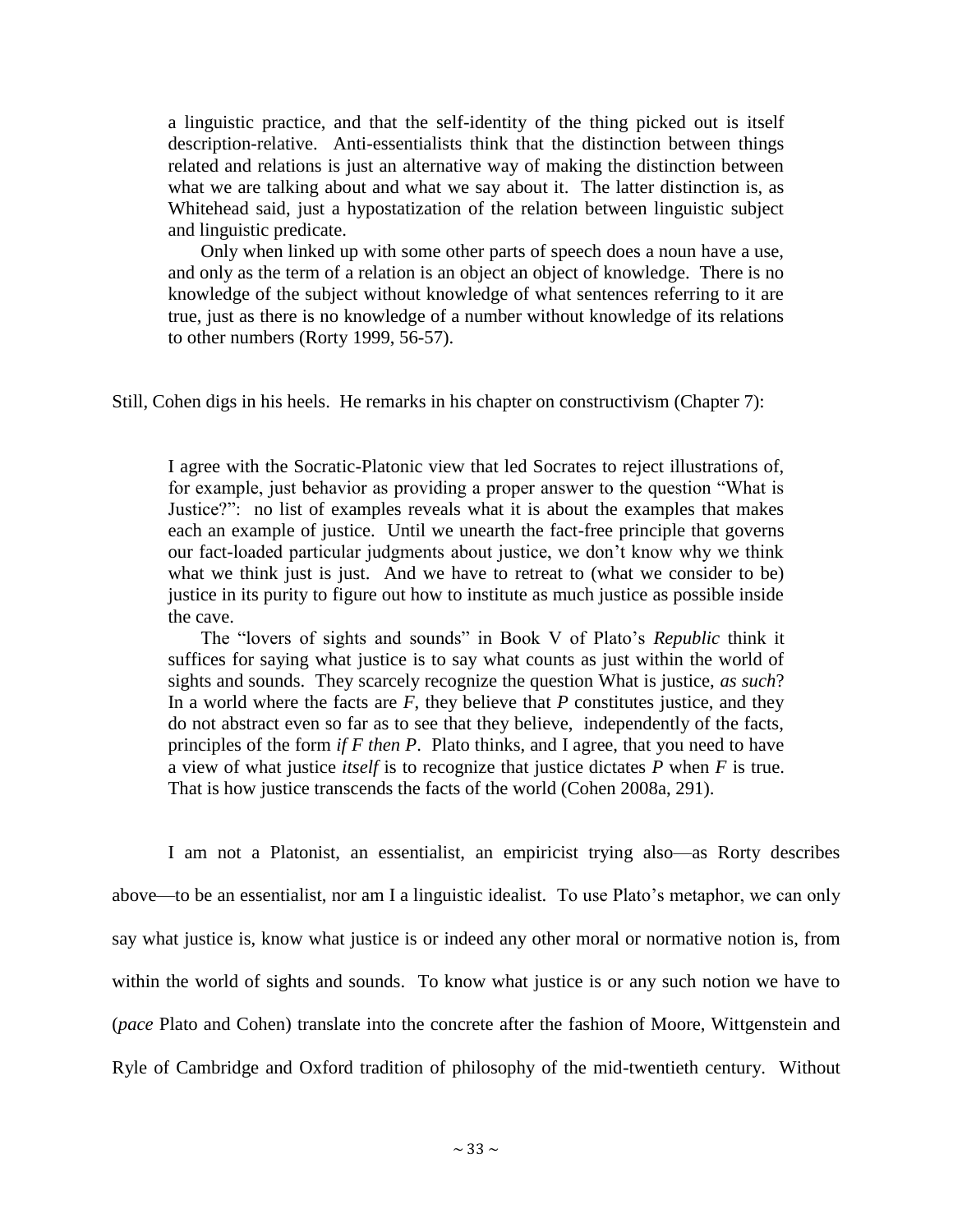essences we live comfortably in the world of sights and sounds. We need not and perhaps cannot know, what justice is in itself but we know that to cheat someone is to be unjust to him and to give someone the correct change when he buys something from us is to treat someone justly. To be fair is to be just gives us nothing substantive anymore than to say a brother is a male sibling. Translations into the concrete are more reliable in ascertaining justice than philosophical generalizations of what the essential (intrinsic) nature of so called 'pure justice' is. Any philosophical generalization is plainly false which gave us to understand that there was nothing unjust in such things as having a swimming pool that takes up your neighbor's only source of drinking water, or a situation where twenty thousand children a day unnecessarily die of malnutrition or of easily curable diseases while the rich nations of the North, partly responsible for that situation, do nothing or next to nothing about it when they easily could with no great sacrifice eradicate it or at least extensively diminish it. No talk about the essence of justice is going to gainsay that or help us get clearer about that. This is not just a matter of ascertaining *pace* Cohen when justice can be implemented, though surely it is also that, but the surest way of determining what justice is. This should be a lesson—to go philosophical—derived from G. E. Moore's "A Defense of Common Sense" or C. S. Peirce's defense of critical commonsensism.

Joshua Cohen argues against G. A. Cohen (J. Cohen 2001). In this dispute, G. A. Cohen agrees with Joshua Cohen that the facts determine what questions of justice will arise from a practical point of view (Cohen 2008a, 267). But then G. A. Cohen rebuts:

Now it is indeed true that to decide what to do we need say nothing definite, and, in fact, nothing at all, about that [i.e., about what justice, as such, is]. But suppose that, like me, you think that political philosophy is a branch of philosophy, whose output is consequential for practice, but not limited in significance to its consequences for practice. Then you may, as I would, protest that the question for political philosophy is not what we should do but what we should think, even when what we should think makes no practical difference. Given the claim that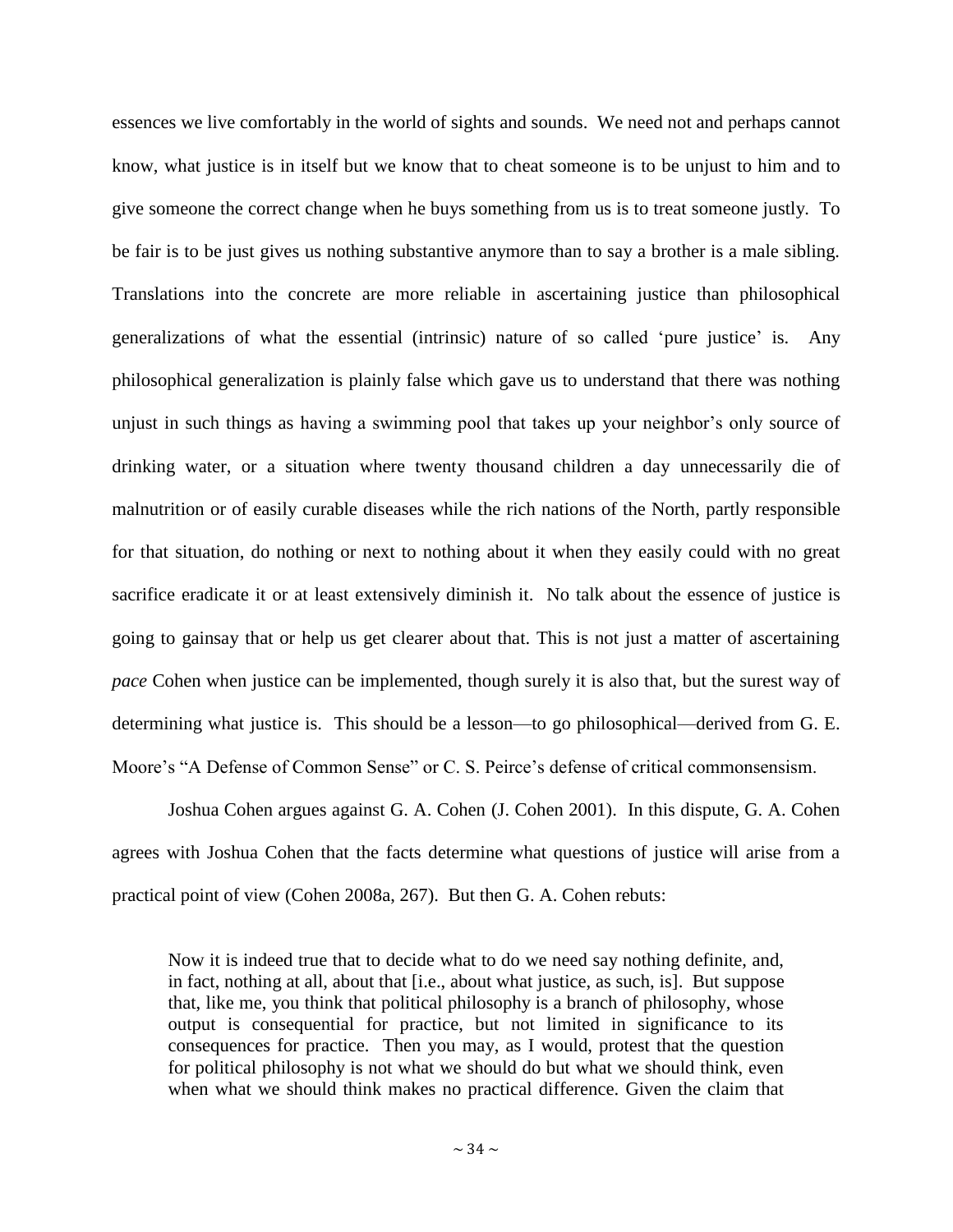the world forces no choice between the difference principle and the principle of not having too much inequality, a certain decision about fundamental principle has no practical significance. But fundamental principles retain practical significance even here, because it is by appeal to them, together with the facts, that the maximinizing policy is justified (Cohen 2008a, 263).

But in the last sentences of the above quotation, G. A. Cohen is unsaying what he said in the first three sentences and seems to be embracing the pragmatist principle that what makes no difference in practice is no difference and this seems at least to nicely fit with Joshua Cohen's claims. *If* this makes philosophy futile, then so be it. Cohen needs to show that the practice of philosophy, at least as he does it, has an output which is consequential for practice.

# XII

One can reasonably be socialist (as Cohen was and remained)<sup>1</sup> and have a coherent moral and political orientation, without being *philosophically* conservative as Cohen also came to be, in an essentialist tradition going back to Plato that does not set well with a Marxist orientation. There is no conceptual link between one's politics and one's philosophy, common belief to the contrary notwithstanding. If so, what is the relevance of what I have said here for readers of *Socialist Studies*?

Cohen, with his articulation, defense and subsequent modifications (but not abandonment) of historical materialism, has made a crucial contribution to Marxist (or what would be better called scientific socialist) theory and consequentially to scientific socialist

 $\overline{\phantom{a}}$ 

<sup>&</sup>lt;sup>1</sup> It was said by some at the conference from which most of the papers in this volume are drawn that Cohen abandoned his Marxism and socialism. Both are absurdly false. He, ever since his graduate school days, had abandoned *fundamentalist* Marxism. But 'fundamentalist Marxism' is not pleonastic and 'analytic Marxism' is not an oxymoron. Cohen was and remained an analytical Marxist and socialist until the end of his life. Another absurd falsehood floated around the conference was that Cohen was a 'closet libertarian'. Nothing could be further from the truth. Liberty for him was, of course, a value but not the primary value overriding all other values. Cohen, like his friend, Isaiah Berlin, was a pluralist about fundamental values. Here see Cohen 1996, 7-25; 2000, xvii-xxviii; 2001, 11-18; and 2009.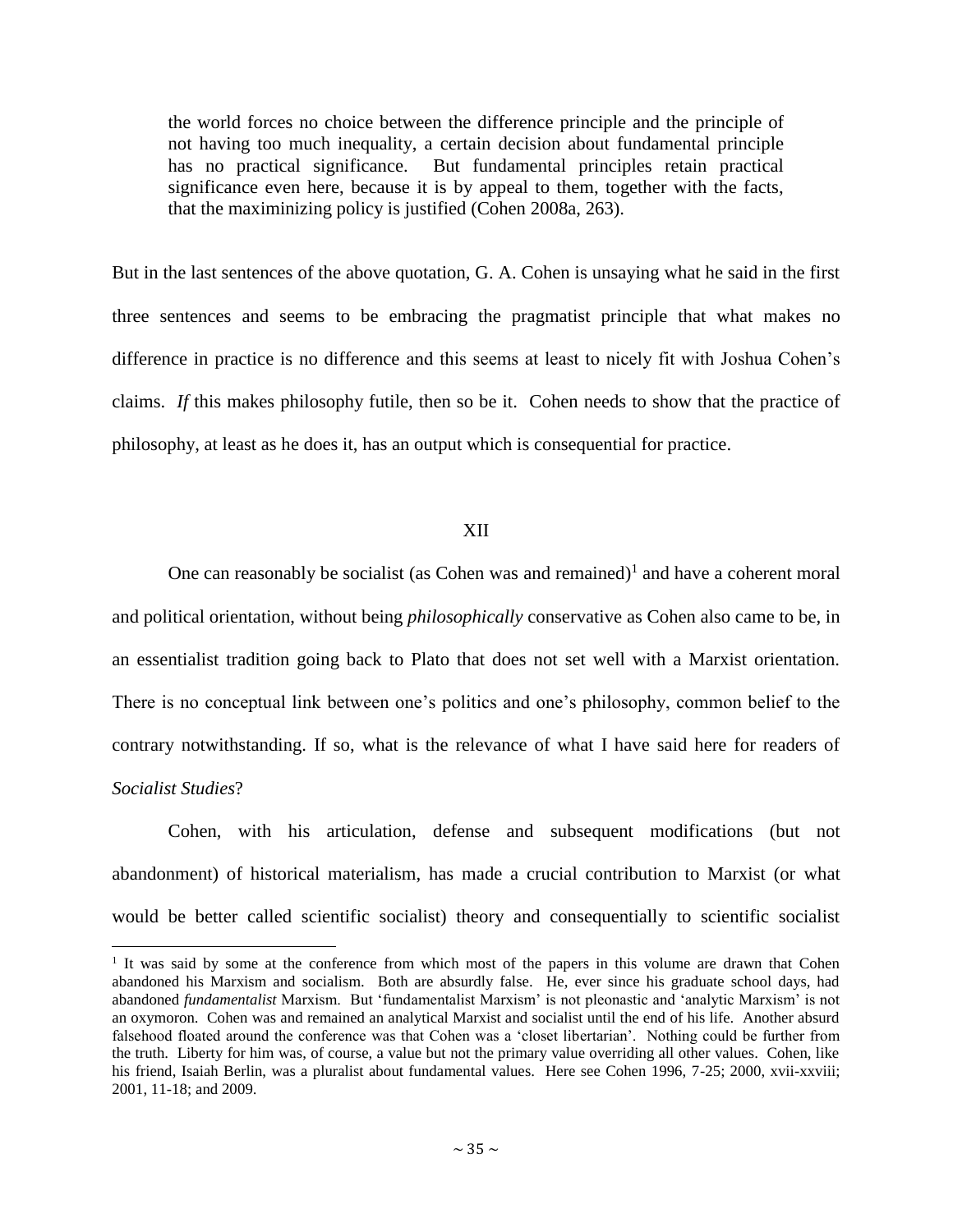practice. Cohen has given us an account of a form of epochal social change that is directional in history without construing history has having a *telos*, something mysteriously, and probably incoherently, having an end, an aim, a purpose without a purposer or purposers. In the face of Berlin, Popper and a host of lesser lights, Cohen gave us a socialism that had a causal, though still functional, scientific empirically grounded account of epochal social change, something of crucial significance for socialism in theory and practice—an account of historical change both scientific and directional without being metaphysical and obscurantist.

Cohen subsequently became increasingly interested in moral philosophy, in conflict with Marxist amoralism; the claim that thinking about morality or constructing moral theories was thoroughly negatively ideological. I think that the Marxist amoralists were right in claiming that what we socialists need is not the articulation of moral views or a development of moral theory but instead an attention to class interests and particularly to working class interests. We should, Marxist amoralists maintain, eschew appeals to morality, moral philosophy or trying to ascertain and then take a moral point of view (Cohen 1981; Wood 1972, 1984, 1985; Nielsen 1987, 1989, 1991, 1998).

Cohen's long awaited big book on moral philosophy, *Rescuing Justice and Equality*  (2008), intends to help us, among other things, in the project of developing a genuinely *scientific socialism* that is *not* a Marxist amoralism but that articulates a moral theory. However, even if his meta-ethical account is on the mark, if my argument is right, it is irrelevant to socialism, neither supporting it nor in any way undermining it. Our central concerns as socialists are to understand the world, to change the world and to understand how to change it for the better. But in so acting and thinking we need not and should not bother to understand, Cohen's meta-ethical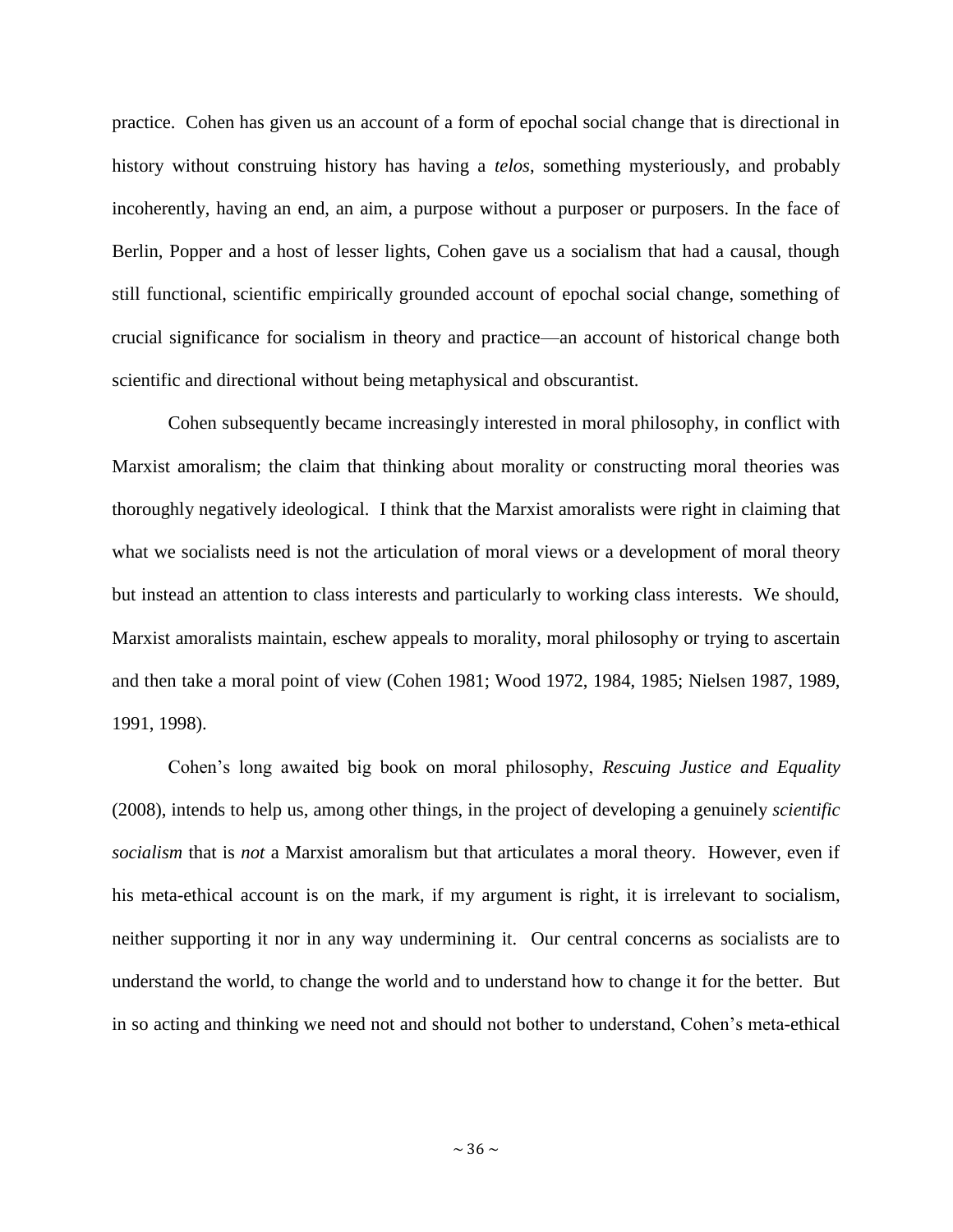questions, his claimed moral foundations or any such foundations. We need not have a *theory* of a better world or a philosophical analysis of 'better'.

In a 1996 interview, Cohen said that he had come to think that continued consideration of historical materialism was not terribly important as distinct from his belief that "normative questions are desperately important" (Cohen 1996, 11). I too think there are normative questions, some of which are desperately important. But not all of them. Is one wine better than another? Is heterosexual marriage better than gay marriage? These are plainly normative questions, but not desperately important. They are not like whether undocumented immigrants should be deported, which is desperately important to answer. Moreover, whether we could have too much equality or too much liberty can entangle the minds of some philosophers, but should be put on the back burner when we are struggling to change our world from the dreadful one we live in now (2011). What is crucial is to determine what must be done to have a decent world and what we have to know and do to get it or even approximate it. Particularly looked at globally, we start in determining and doing this at a very low level. The metaphors for our world as a pigsty and a global insane asylum, depending on whether we are thinking of global poverty or global warming, are very appropriate.

Given the structure of class interests in the world, we realistically can have little decency, as far as public affairs go, for the foreseeable future. Is this, try as we will, something that is empirically impossible? Here, morally speaking as far as much philosophy is concerned, issues turn around historical meta-ethical issues such as ones concerning whether ultimate moral principles are fact-insensitive or not or the normative ethical theory problem of whether we should seek a principle of equality that is more egalitarian than the difference principle. However, if we are serious about the struggle for a better world, we have more crucial concerns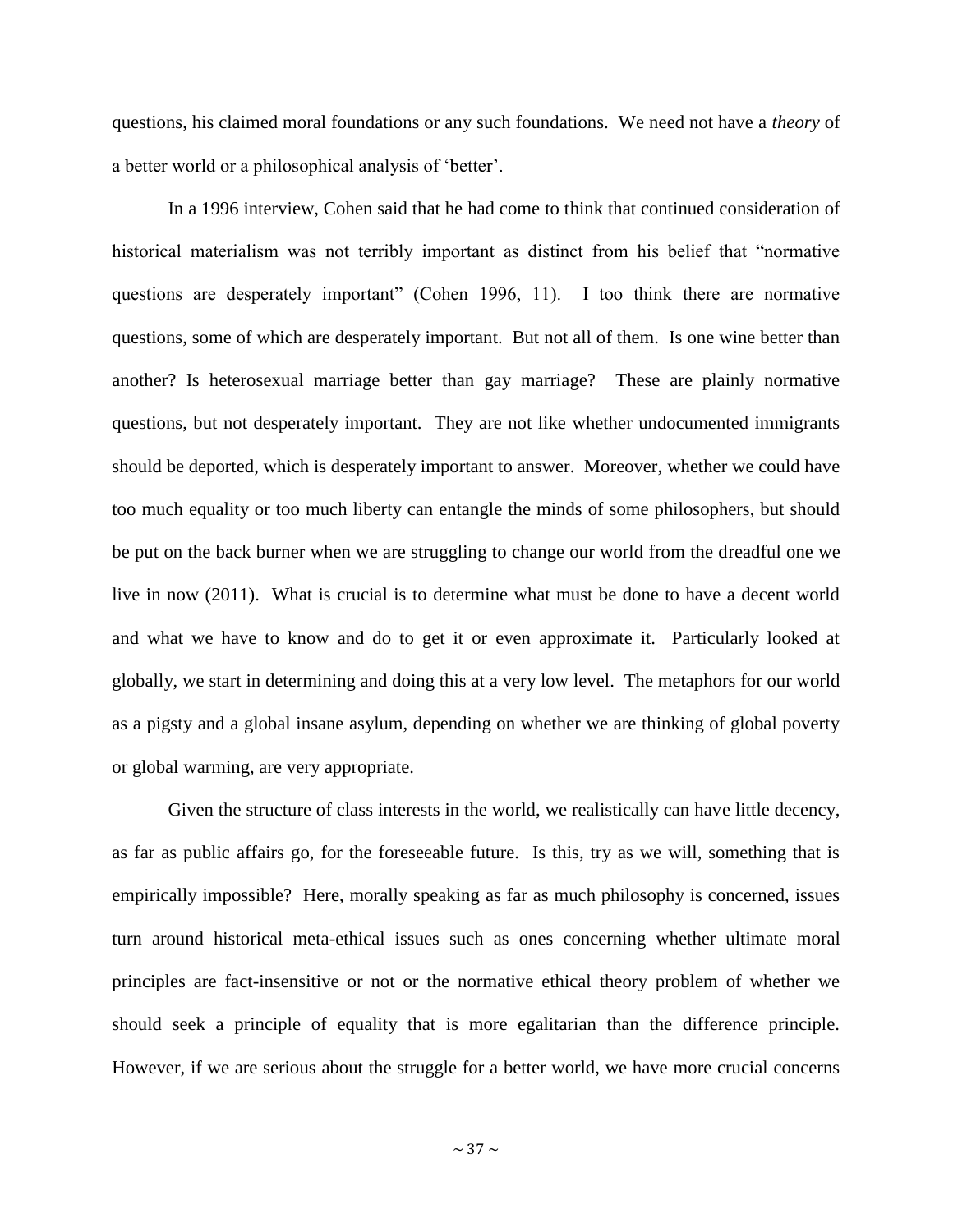for example, how to eliminate or, lessen the deep and deepening inequalities both between societies and within them and the poverty that goes with this. Global warming is another instance. How do we effectively struggle against a social order which irrationally does precious little when, vis-à-vis the human livability of our climate, time is running out (Harvey 2011, 1-2)? This is where the action should be. Normative issues like these are desperately important—not the meta-ethical ones Cohen discusses in *Rescuing Justice and Equality* or the abstract normative ethical ones that Cohen also discusses as when he sets his view of equality against Rawls's or against libertarian claims concerning the priority liberty.

This is not to deny what is abundantly evident: Cohen's brilliance, acuteness and intense intellectual integrity. But as a socialist, an activist seeking to help us along in changing the world for the better and as a public intellectual his later writing takes us on the wrong track, contrasting markedly, and, for human and socialist practicability, for the worse, with his masterful work on historical materialism. We do not need to get clear about distinctively philosophical issues to be clear about, to come to grips with and confront the issues that both progressive theoreticians and activists (sometimes one and the same) confront. Instead, we should "focus on describing and analyzing social, economic and/or political injustice, and practices of struggle, transformation and liberation", to quote from the website of *Socialist Studies*.

Am I being too *parti-pris*? I both hope and think not. But I would not be the first or last to be self-deceived.<sup>1</sup> Self-deceived or not, what is most fundamentally at issue between Cohen and myself is what we socialist public intellectuals should be doing. In my Wittgensteinian

l

<sup>&</sup>lt;sup>1</sup> When I first met Jerry Cohen, at a conference at the University of Texas at Austin, we soon realized that we were birds of a feather. We talked late into the night. At the end of it, Jerry said to me, "Kai, you are too *parti-pris* but then you're a convert." I realized that, unlike him, I did not have the good fortune (bad fortune?) to be a red diaper baby. I hope I am not *parti-pris*, but I recognize that it is hard not to be over something one cares about deeply.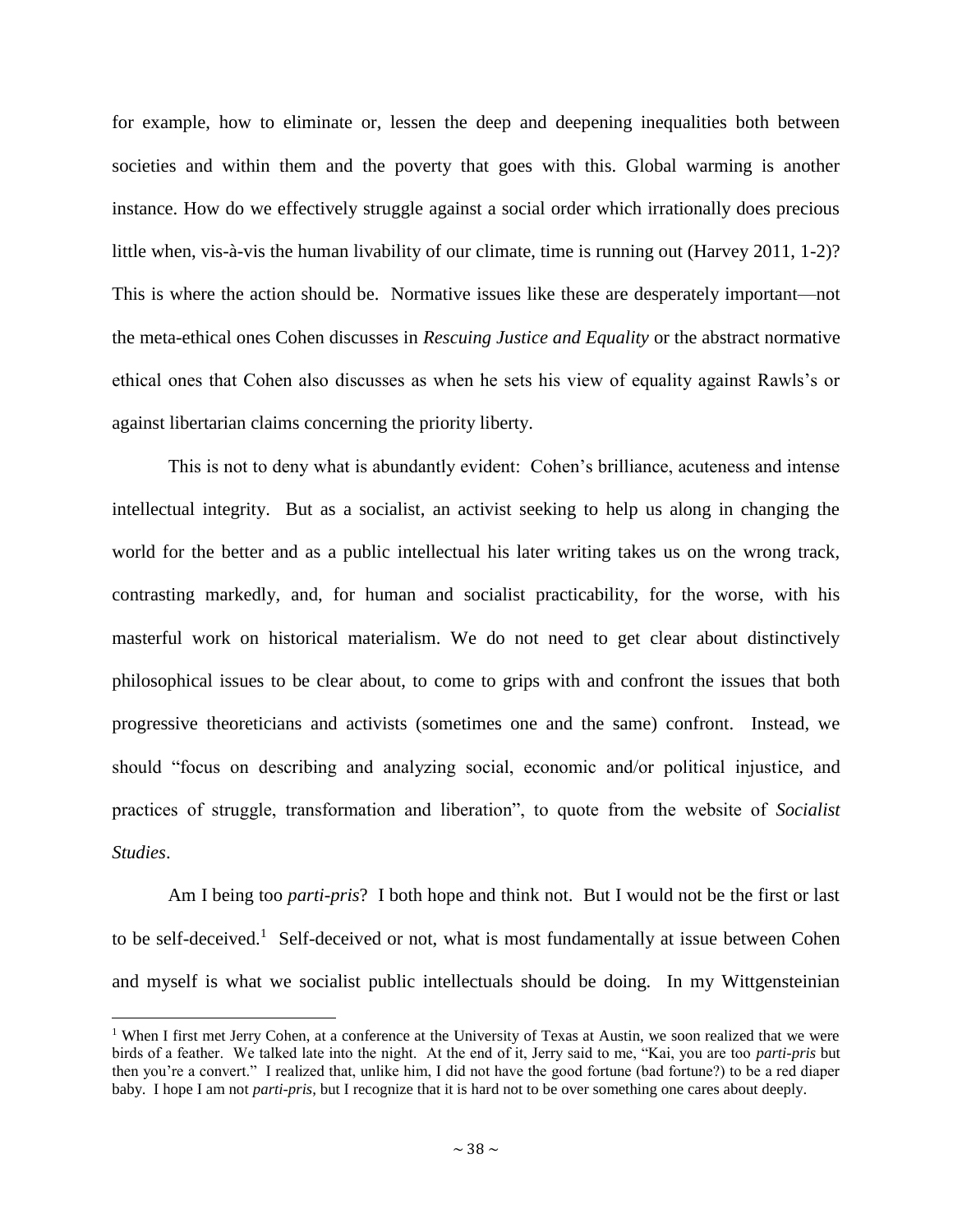therapeutic philosophical manner, I say that we should, if we can, bid goodbye to philosophy, at least as conceived and practiced by most philosophers, excluding many rigorously analytical ones (Nielsen 1989).<sup>1</sup> We need not got *philosophist* before we can understand and help change the world into a better world or recognize that a better world is possible. That requires no philosophical expertise or insight. Rather, philosophy usually gets in the way.

But the most important thing is that both Cohen and me, and many more, would be on the same side of the barricades, all welcoming a successful socialist revolution that was actually taking place. We are, unfortunately, a long way from that now. But the struggle goes on and in this struggle I think we should say farewell to philosophy. We should remember, as Marx and Engels said in *The German Ideology*, that philosophy is to science as onanism is to coitus. We want a firm scientific basis for our socialism. But arm waving at that as many intellectuals and officials in the Soviet Union did and as Althusser and his followers did will not give us that. We want, and should struggle to achieve, something genuinely scientific to be rooted in socialist practice.

 $\overline{\phantom{a}}$ 

<sup>&</sup>lt;sup>1</sup> I call myself a maverick analytical Marxist because I reject methodological individualism and am instead a modest holist, though not a Hegelian dialectical one. I am an anti-essentialist, anti-foundationalist and a historicist contextualist perspectivist. These things set me apart from standard analytical Marxists such as Cohen, but like them I remain committed to analytical methods. I explicate and defend this in my *On Emancipatory Social Science*  (forthcoming).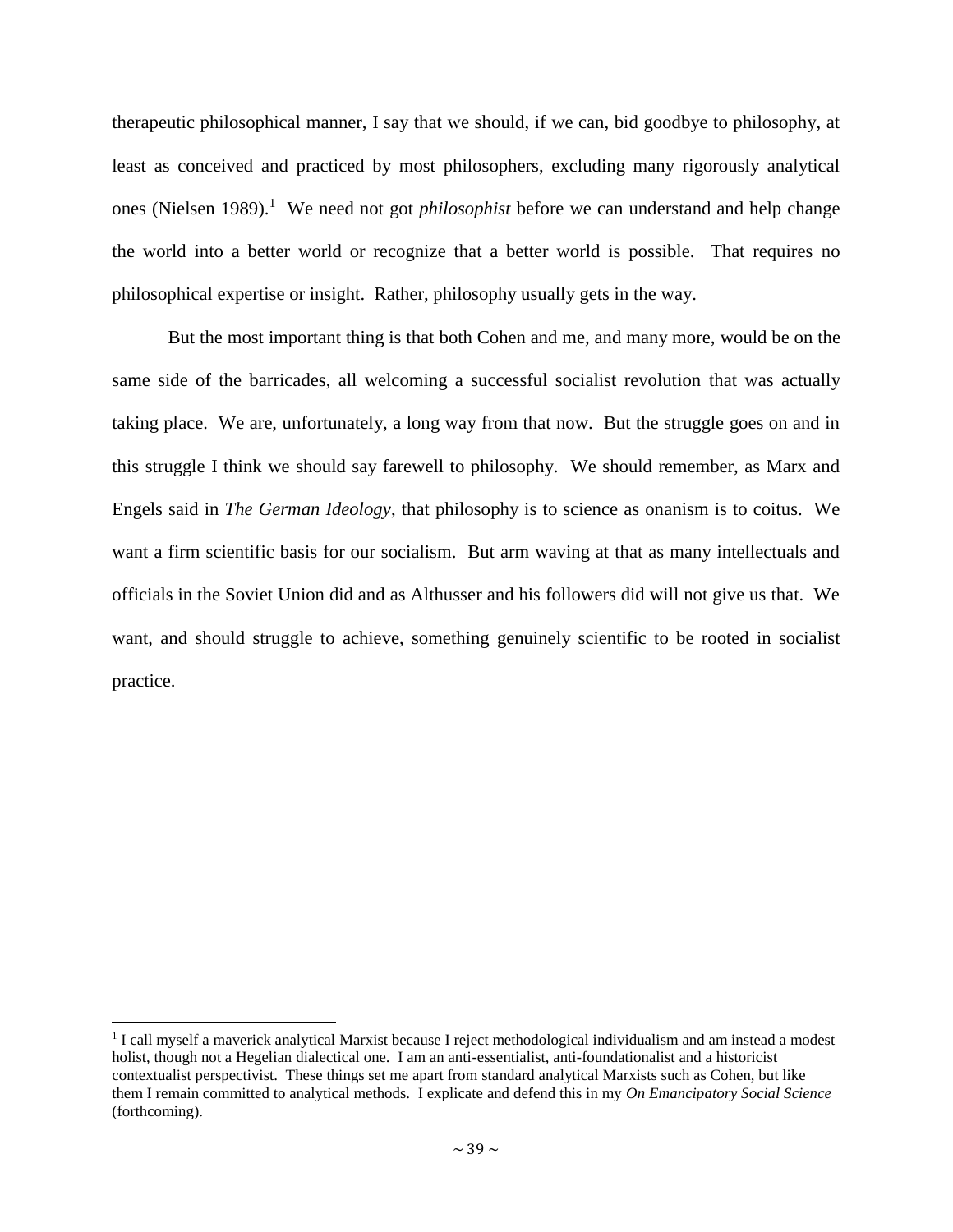# **References**

Barry, Brian (2005): *Why Social Justice Matters.* London, UK: Polity Press.

Cohen, G. A. (1981): "Freedom, Justice and Capitalism." *New Left Review* 126, 3-16.

\_\_\_\_\_\_\_ (1996): "Self-Ownership, History and Socialism: An Interview with G. A. Cohen." *Imprints* 1, no. 1, 7-25.

\_\_\_\_\_\_\_ (2000): ""Reflections on Analytical Marxism." In G. A. Cohen, *Karl Marx's Theory of History: A Defense,* Expanded Edition. Princeton, NJ: Princeton University Press, xvii-xxviii.

\_\_\_\_\_\_\_ (2001): "A Brief Look at Socialism: An Interview with G. A. Cohen." *Pensées* 2, 11- 18.

\_\_\_\_\_\_\_ (2008a): *Rescuing Justice and Equality.* Cambridge, MA: Harvard University Press.

(2008b): "Rescuing Justice from Constructivism and Equality from the Basic Structure Restriction." Unpublished manuscript, 1-21.

\_\_\_\_\_\_\_ (2009): *Why Not Socialism?* Princeton, NJ: Princeton University Press.

Cohen, Joshua (2001): "Taking People as They Are." *Philosophy and Public Affairs* 30, 363- 86.

Daniels, Norman (1996): *Justice and Justification: Reflective Equilibrium in Theory and Practice.* Cambridge, UK: Cambridge University Press.

Duras, Marguerite (2006): *War Time Stories*.

Harvey, Fiona (2011): "World Climate Now 'On the Brink'." *The Guardian Weekly*, 1-2.

Malcolm, Norman (1963): *Knowledge and Certainty.* Englewood Cliffs, NJ: Prentice-Hall.

Moore, G. E. (1950): *Philosophical Papers*. London, UK: Unwin Brothers.

\_\_\_\_\_\_\_ (1953): *Some Main Problems of Philosophy*. London, UK: George Allen & Unwin.

Nielsen, Kai (1971): "On the Choice Between Reform and Revolution." *Inquiry* 14, no. 1, 271- 95.

\_\_\_\_\_\_\_ (1984): *Equality and Liberty: A Defense of Radical Egalitarianism.* Totowa, NJ: Rowman and Littlefield.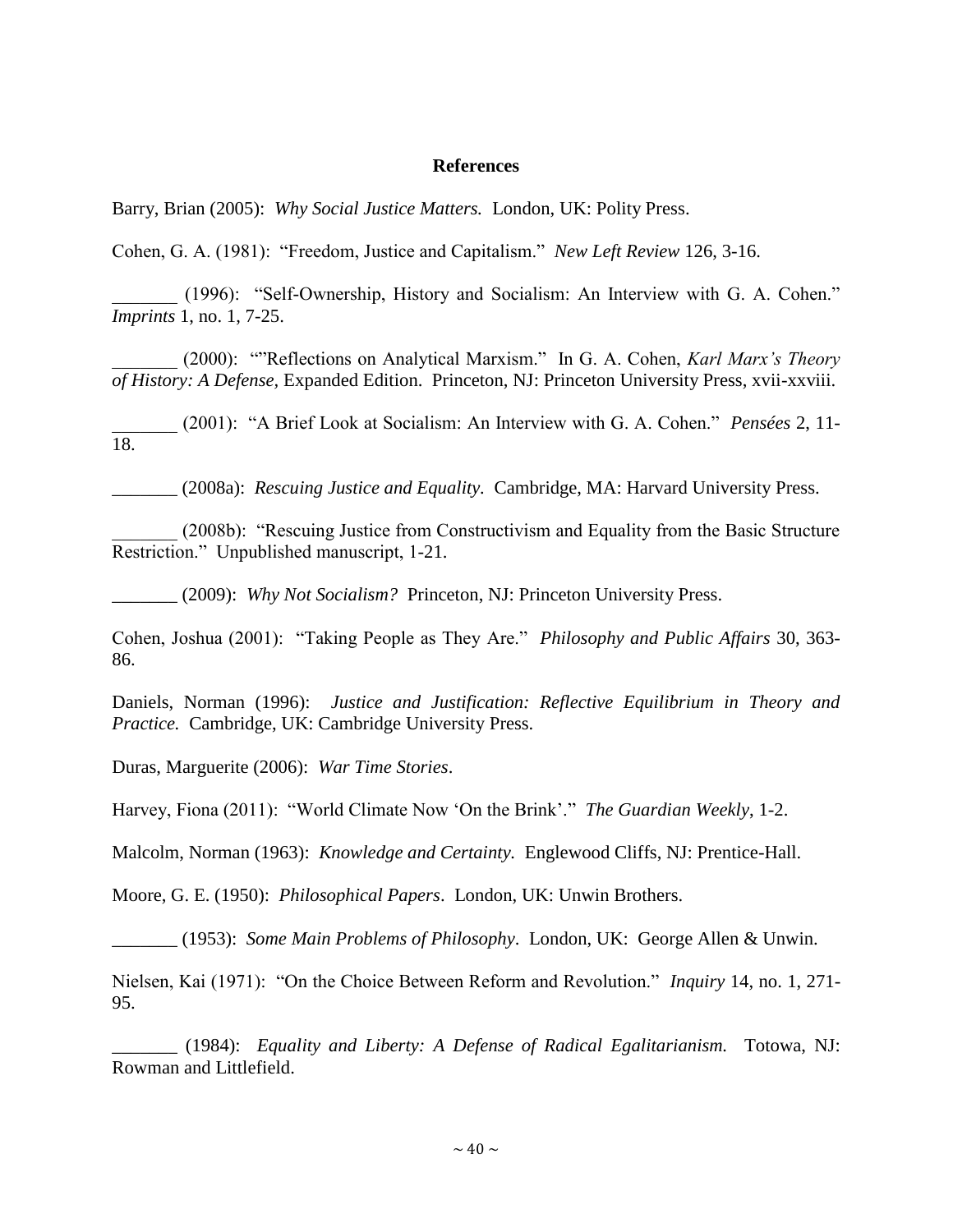\_\_\_\_\_\_\_ (1985): "On Finding One's Feet in Philosophy: From Wittgenstein to Marx." *Metaphilosophy* 16, no. 1, 1-11.

\_\_\_\_\_\_\_ (1987): "Coming to Grips with Marxist Anti-Moralism." *Philosophical Forum* 18, no. 1, 1-22.

\_\_\_\_\_\_\_ (1989): *Marxism and the Moral Point of View.* Boulder, CO: Westview Press.

\_\_\_\_\_\_\_ (1991a): *God and the Grounding of Morality*. Ottawa, ON: University of Ottawa Press.

\_\_\_\_\_\_\_ (1991b): "Does a Marxian Critical Theory of Society need a Moral Theory?" *Radical Philosophy* 59, 21-26.

\_\_\_\_\_\_\_ (1994): "Philosophy within the Limits of Wide Reflective Equilibrium Alone." *Iyyun*  43, 3-41.

\_\_\_\_\_\_\_ (1998): "Justice and Modes of Production: Allen Wood's 'The Marxian Critique of Justice'." In Joram Heber and Mark Halfon, eds., *Norms and Values: Essays on the Works of Virginia Held*. Lanham, MD: Rowman and Littlefield, 267-81.

\_\_\_\_\_\_\_ (2000): "There is No Dilemma of Dirty Hands." In Paul Rynard and David Shugarman, eds., *Cruelty and Deception*. Peterborough, ON: Broadview Press, 139-56.

\_\_\_\_\_\_\_ (2008): "On There Being Wide Reflective Equilibria: Why it is Important to Put it in the Plural." *Windsor Yearbook of Access to Justice* Vol. 26, Issue 2, 219-52.

Nowell-Smith, P. H. (1954): *Ethics*. London, UK: Penguin Books.

Putnam, Hilary (2002): *The Collapse of the Fact/Value Dichotomy.* Cambridge, MA: Harvard University Press.

Rawls, John (1999a): *A Theory of Justice*. Revised edition. Cambridge, MA: Belknap Press of Harvard University Press.

\_\_\_\_\_\_\_ (1999b): *Collected Papers.* Edited by Samuel Freeman. Cambridge, MA: Harvard University Press.

Ripstein, Arthur (2010): "Critical Notice of G. A. Cohen's *Rescuing Justice and Equality*." *Canadian Journal of Philosophy* Vol. 40, no. 4, 669-99.

Rorty, Richard (1999): *Philosophy and Social Hope.* London, UK: Penguin Books.

Rorty, Richard and Pascal Engel (2007): *What's the Use of Truth?* New York, NY: Columbia University Press.